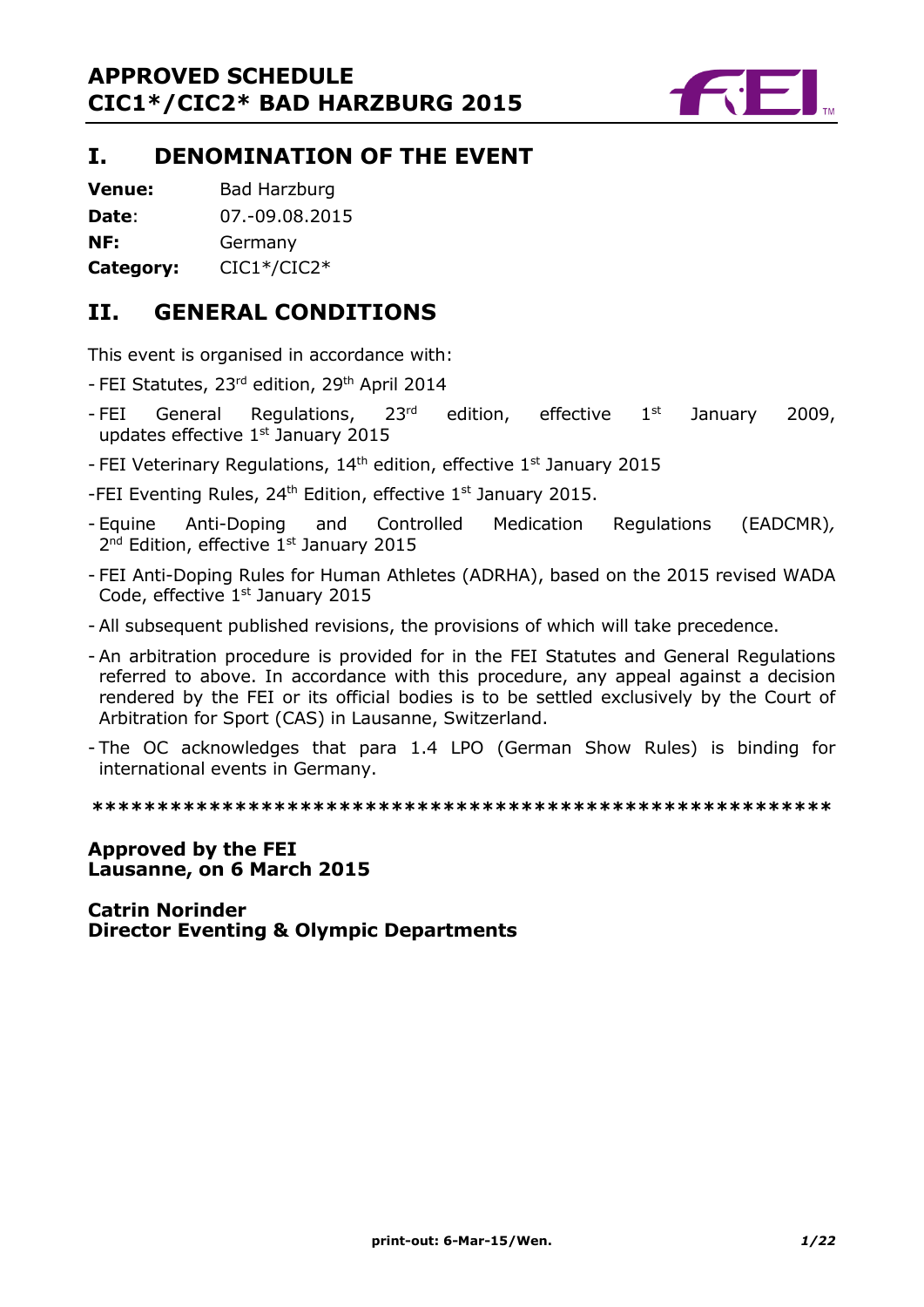

# **THE FEI CODE OF CONDUCT**

# **FOR THE WELFARE OF THE HORSE**

The Fédération Equestre Internationale (FEI) expects all those involved in international equestrian sport to adhere to the FEI's Code of Conduct and to acknowledge and accept that at all times the welfare of the horse must be paramount and must never be subordinated to competitive or commercial influences.

- 1. At all stages during the preparation and training of competition horses, welfare must take precedence over all other demands. This includes good horse management, training methods, farriery and tack, and transportation.
- 2. Horses and Athletes must be fit, competent and in good health before they are allowed to compete. This encompasses medication use, surgical procedures that threaten welfare or safety, pregnancy in mares and the misuse of aids.
- 3. Events must not prejudice horse welfare. This involves paying careful attention to the competition areas, ground surfaces, weather conditions, stabling, site safety and fitness of the horse for onward travel after the event.
- 4. Every effort must be made to ensure that horses receive proper attention after they have competed and that they are treated humanely when their competition careers are over. This covers proper veterinary care, competition injuries, euthanasia and retirement.

### **5. The FEI urges all involved with the sport to attain the highest levels of education in their areas of expertise.**

A full copy of this Code can be obtained from the Fédération Equestre Internationale, HM King Hussein I Building, Chemin de la Joliette 8, 1006 Lausanne, Switzerland. Telephone: +41 21 310 47 47. The Code is available in English & French. The Code is also available on the FEI's website: [www.fei.org.](http://www.fei.org/)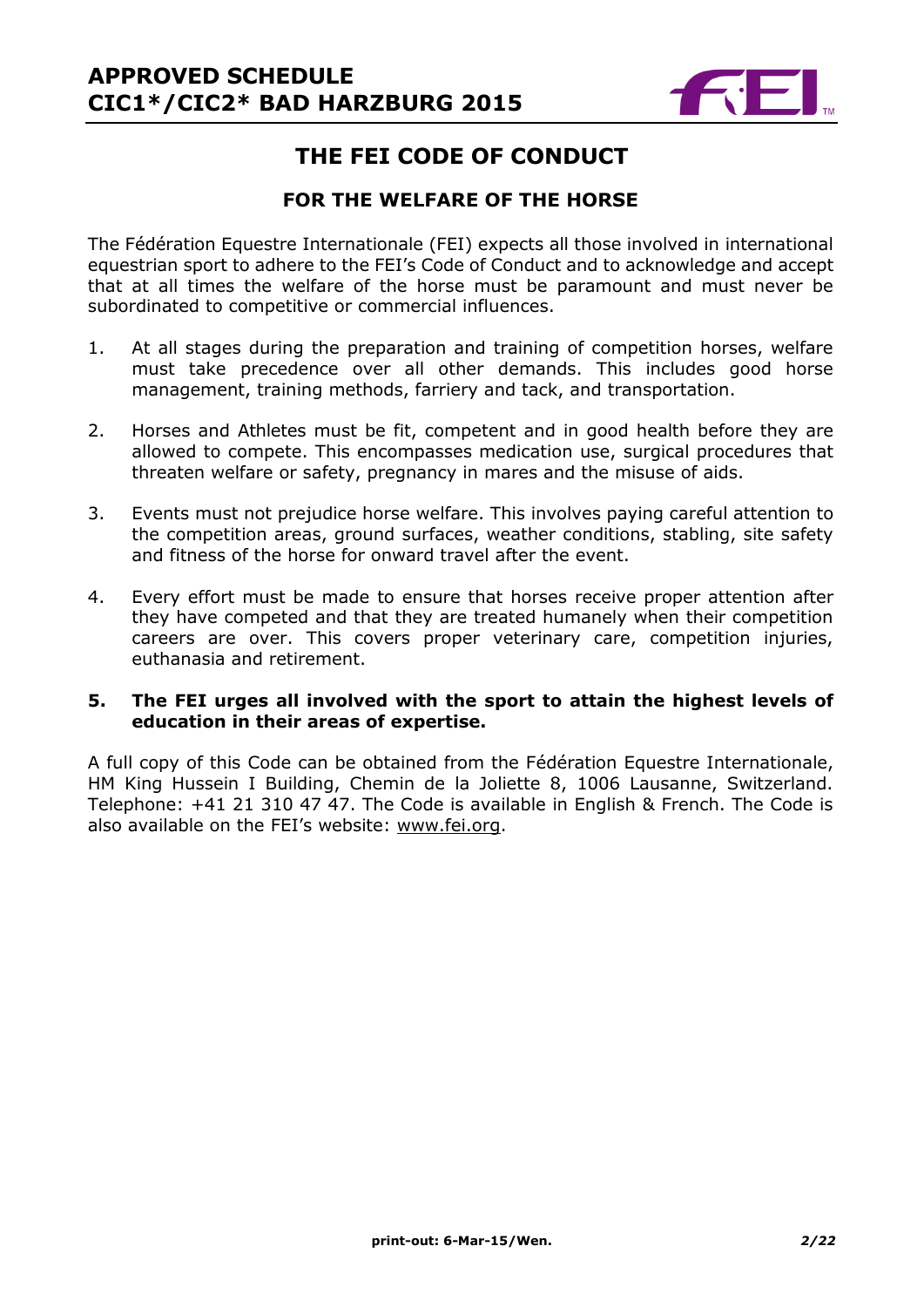

# **III. GENERAL INFORMATION**

# **1. ORGANISER**

| Name:      | Verein für Vielseitigkeitsreiten Bad Harzburg e.V. |
|------------|----------------------------------------------------|
| Address:   | Salzdahlumer Str. 118, 38302 Wolfenbüttel          |
| Telephone: | +49.162/9580552                                    |
| Email:     | m.hohmann75@gmx.de                                 |
| Website:   | www.vfvbadharzburg.de                              |

#### CONTACT DETAILS SHOW GROUND

| Address:                | Sportpark Rennbahn, 38667 Bad Harzburg |
|-------------------------|----------------------------------------|
| Telephone:              | +49.162/9580552                        |
| <b>GPS Coordinates:</b> | Latitude: 51.89353, Latitude: 10.53256 |

### ACCESSIBILITY DETAILS:

| Arrival by car:   | A395 or B6N, Exit Westerode, please follow roadsigns to<br>Rennbahn Bad Harzburg |
|-------------------|----------------------------------------------------------------------------------|
| Arrival by train: | next Station Bad Harzburg                                                        |
| Arrival by plane: | next Airport Hannover                                                            |

#### **2. ORGANISING COMMITTEE**

| President:      | Markus Hohmann, Salzdahlumer Str. 118, 38302 Wolfenbüttel                  |
|-----------------|----------------------------------------------------------------------------|
| Show Secretary: | Team Janssen-Nothofer, Karin Scholten, Stappweg 33,<br>47475 Kamp-Lintfort |
| Press Officer:  | Christoph Breustedt, Hindenburgring 27, 38667 Bad Harzburg                 |

# **3. EVENT DIRECTOR**

| Name:      | Markus Hohmann                            |
|------------|-------------------------------------------|
| Address:   | Salzdahlumer Str. 118, 38302 Wolfenbüttel |
| Telephone: | +49.162/9580552                           |
| Email:     | m.hohmann75@gmx.de                        |

### **4. 24 HOURS VETERINARY SERVICE MANAGER**

| Name:   | Dr. Monica Venner |
|---------|-------------------|
| Mobile: | +49.173/9228836   |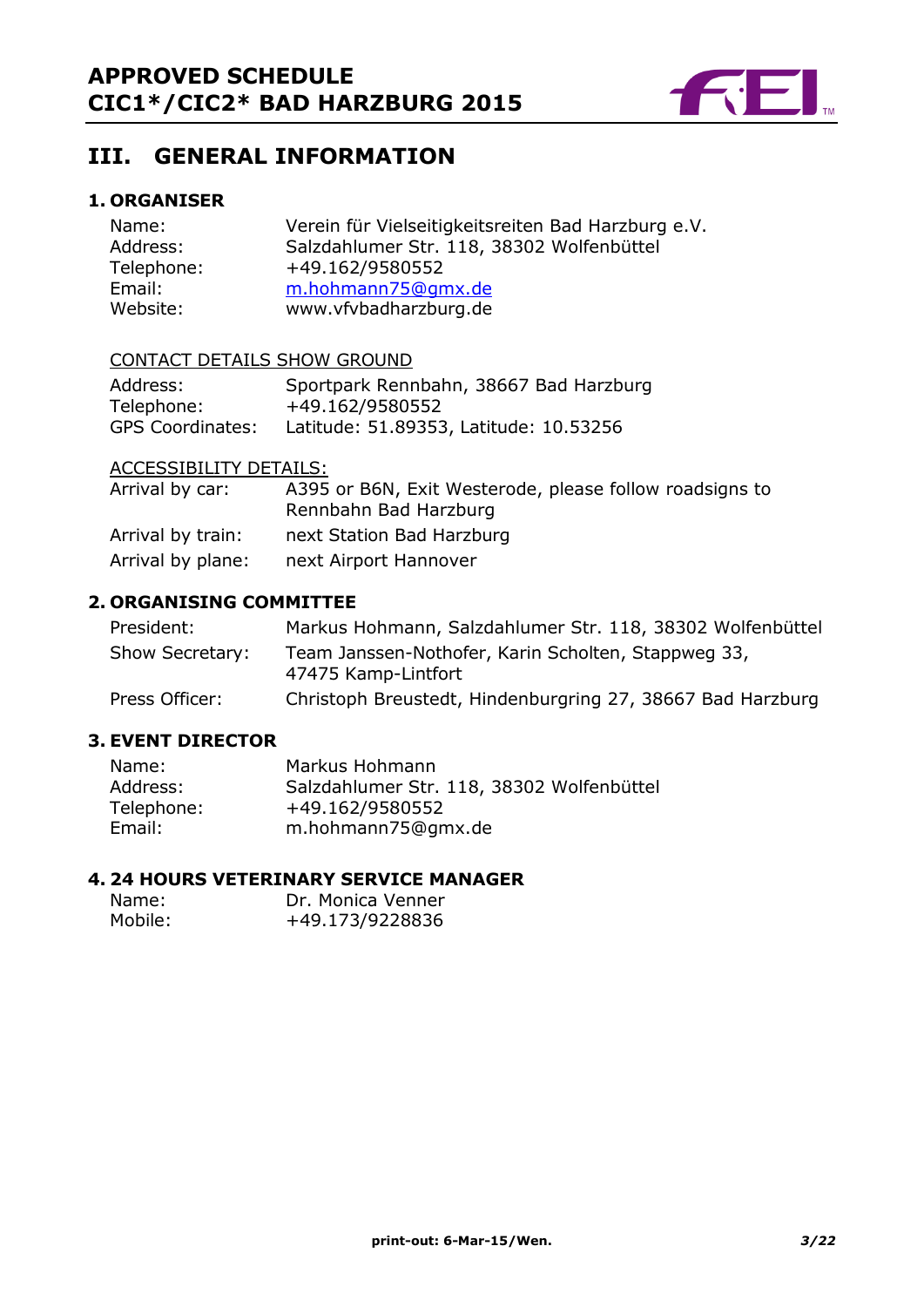

# **IV. OFFICIALS**

| <b>Ref</b>     | <b>Panel</b>                                                                | <b>Competition</b> | <b>Function</b>                                                       | <b>FEI ID</b> | <b>Name</b>                            | <b>NF</b>  | <b>Level</b> | <b>Contact Details</b>                               |
|----------------|-----------------------------------------------------------------------------|--------------------|-----------------------------------------------------------------------|---------------|----------------------------------------|------------|--------------|------------------------------------------------------|
|                |                                                                             | $CIC1*$            | Ground Jury President                                                 | 10052997      | Karsten Theise                         | <b>GER</b> | $1*/2*$      | thpktheise@aol.com<br>+49.171/4332360                |
|                |                                                                             |                    | Ground Jury Member                                                    | 10091394      | Uwe Braunroth                          | <b>GER</b> | national     |                                                      |
| 1              | Ground Jury                                                                 |                    | Ground Jury President                                                 | 10049755      | Jürgen Mönckemeyer                     | <b>GER</b> | $1*/2*$      | moenckemeyer@gmx.de<br>+49.163/6829410               |
|                |                                                                             | $CIC2*$            | Ground Jury Member                                                    | 10004287      | Hans-Friedrich Nagel                   | <b>GER</b> | national     |                                                      |
| $\overline{2}$ | <b>Technical Delegate</b>                                                   | $CIC1*/CIC2*$      | <b>Technical Delegate</b>                                             | 10050388      | <b>Wilfried Thiebes</b>                | <b>GER</b> | $3*/4*$      | fohlenhof-hausdorp@t-<br>online.de<br>+49171/9562003 |
| 3              | Course Designer                                                             | $CIC1*/CIC2*$      | Course Designer Cross<br>Country and Jumping                          | 10012050      | Uwe Meyer                              | <b>GER</b> | $1*/2*$      | uwemeyerarc@gmail.com<br>+49.172/9035040             |
| $\overline{4}$ | Chief Steward                                                               | $CIC1*/CIC2*$      | Chief Steward                                                         | 10007826      | Jutta Briel                            | <b>GER</b> | 2            | jutta_briel@yahoo.de<br>+49.172/5138257              |
| 5              | <b>Assistant Steward</b>                                                    | $CIC1*/CIC2*$      | <b>Assistant Steward</b>                                              |               | Andreas Weiser                         | <b>GER</b> | national     |                                                      |
| 6              | <b>Appeal Committee</b>                                                     |                    | <b>Appeal Committee</b>                                               |               |                                        |            |              |                                                      |
| $\overline{7}$ | <b>FEI Veterinary Delegate</b>                                              | $CIC1*/CIC2*$      | FEI Veterinary Delegate                                               | 10050711      | Dr. Rüdiger Beier                      | <b>GER</b> |              | rudi.beier@t-online.de                               |
| 8              | Veterinary Service Manager<br>(VSM)/Treating Veterinarian<br>(VR Art. 1010) | $CIC1*/CIC2*$      | Veterinary Service Manager/<br>FEI Permitted Treating<br>Veterinarian | 10083565      | Dr. Monica Venner                      | <b>GER</b> |              | info@pferdeklinik-destedt.de<br>+49.173/9228836      |
|                | Chief Medical Officer                                                       |                    | <b>Chief Medical Officer</b>                                          |               | Dr. Rasso Riffelmacher                 | <b>GER</b> |              | +49.171/5353911                                      |
| 9              | <b>Medical Service</b>                                                      |                    | <b>Medical Service</b>                                                |               | Deutsches Rotes Kreuz,<br>Bad Harzburg | <b>GER</b> |              |                                                      |
| 10             | Farrier                                                                     |                    | Farrier                                                               |               | Christoph Heesemann                    | <b>GER</b> |              | +49.171/3121061                                      |
| 11             | Delegate NF GER                                                             |                    | Delegate NF GER                                                       |               | <b>Wilfried Thiebes</b>                | <b>GER</b> |              |                                                      |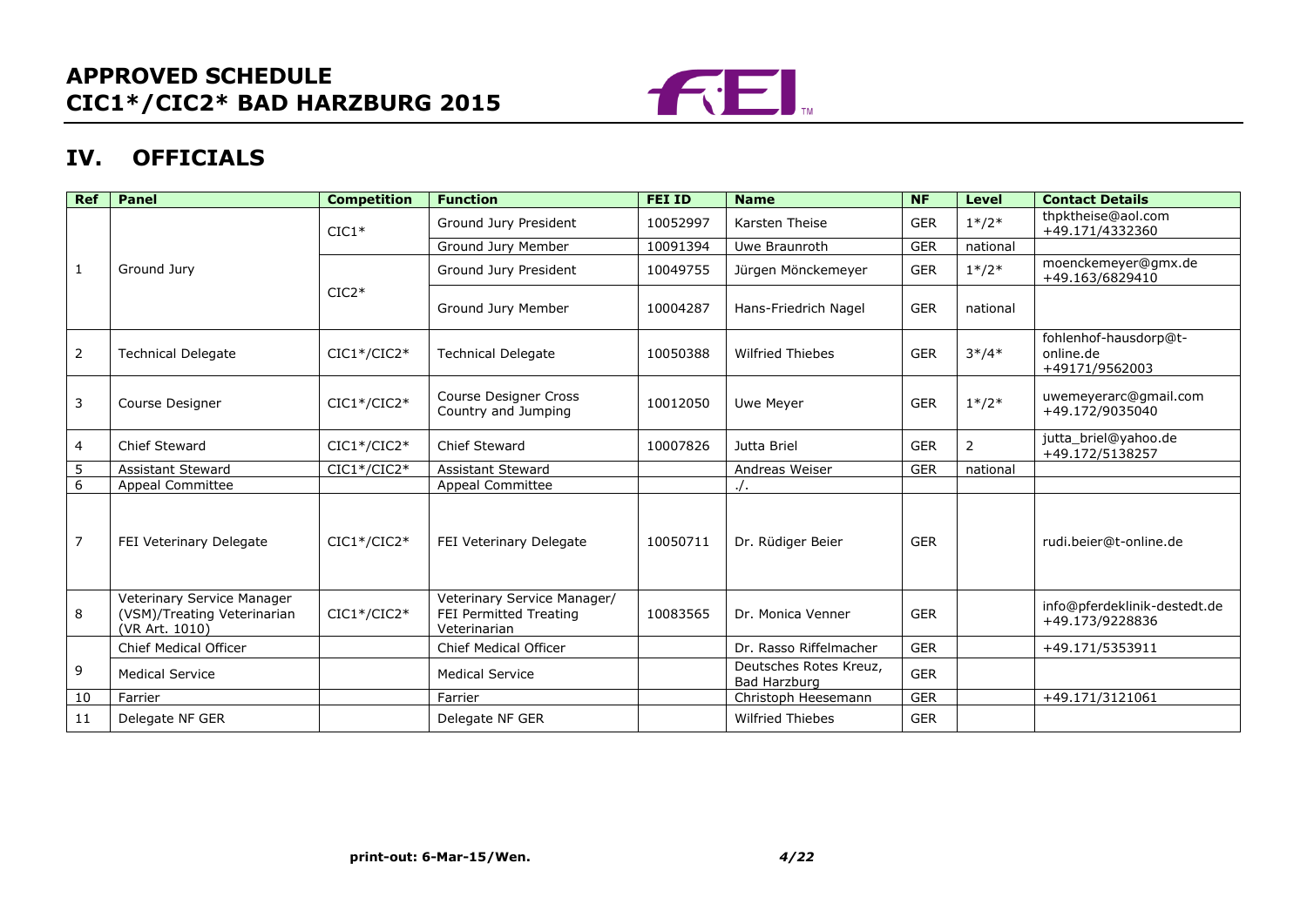

# **V. TECHNICAL CONDITIONS**

### **1. TIMETABLE** (subject to alterations)

|           |                                                  | Day       | Date       | <b>Time</b>                 |
|-----------|--------------------------------------------------|-----------|------------|-----------------------------|
| $\bullet$ | Opening of stables:                              | Wednesday | 05.08.2015 | afternoon                   |
| $\bullet$ | <b>Official Course Inspection:</b>               | Thursday  | 06.08.2015 | afternoon                   |
|           | Declaration of Starters close<br>$CIC1*/CIC2*$ : | Thursday  | 06.08.2015 | afternoon                   |
|           | • $1st$ Start – Dressage CIC1*:                  | Friday    | 07.08.2015 | morning                     |
| $\bullet$ | $1st$ Start – Dressage CIC2*:                    | Friday    | 07.08.2015 | morning                     |
|           | • 1st Start - Cross-Country CIC1*:               | Saturday  | 08.08.2015 | morning                     |
|           | • $1st Start - Cross-Country CIC2*:$             | Saturday  | 08.08.2015 | directly after<br>the CIC1* |
| $\bullet$ | Horse Inspection CIC1*/CIC2*:                    | Sunday    | 09.08.2015 | morning                     |
|           | • $1^{st}$ Start – Jumping CIC1*:                | Sunday    | 09.08.2015 | morning                     |
|           | • $1^{st}$ Start – Jumping CIC2*:                | Sunday    | 09.08.2015 | directly after<br>the CIC1* |
|           | Prize-giving CIC1*/CIC2*:                        | Sunday    | 09.08.2015 | afternoon                   |

# **2. VENUE :**

#### **DRESSAGE**

Competition Arena: 20 x 60 m, grounds: sand Practice Arena: 20 x 60 m, grounds: sand/grass

#### **CROSS-COUNTRY**

Type of ground: grass

## **JUMPING**

Competition Arena: 50 x 100 m, grounds: grass Practice Arena: 30 x 70 m, grounds: grass

#### **3. STABLES :**

Size of boxes 3 m x 3 m

# **VI. INVITATIONS**

Number of NFs invited unlimited Invited NFs: unlimited Number of foreign Athletes unlimited Number of home Athletes unlimited Number of horses per Athlete 3 per competition

#### **Foreign Athletes:**

Foreign Athletes, must be qualified acc. to "Minimum Eligibility Requirements of Athletes & Horses" (see Eventing Rules Art. 516 – 522).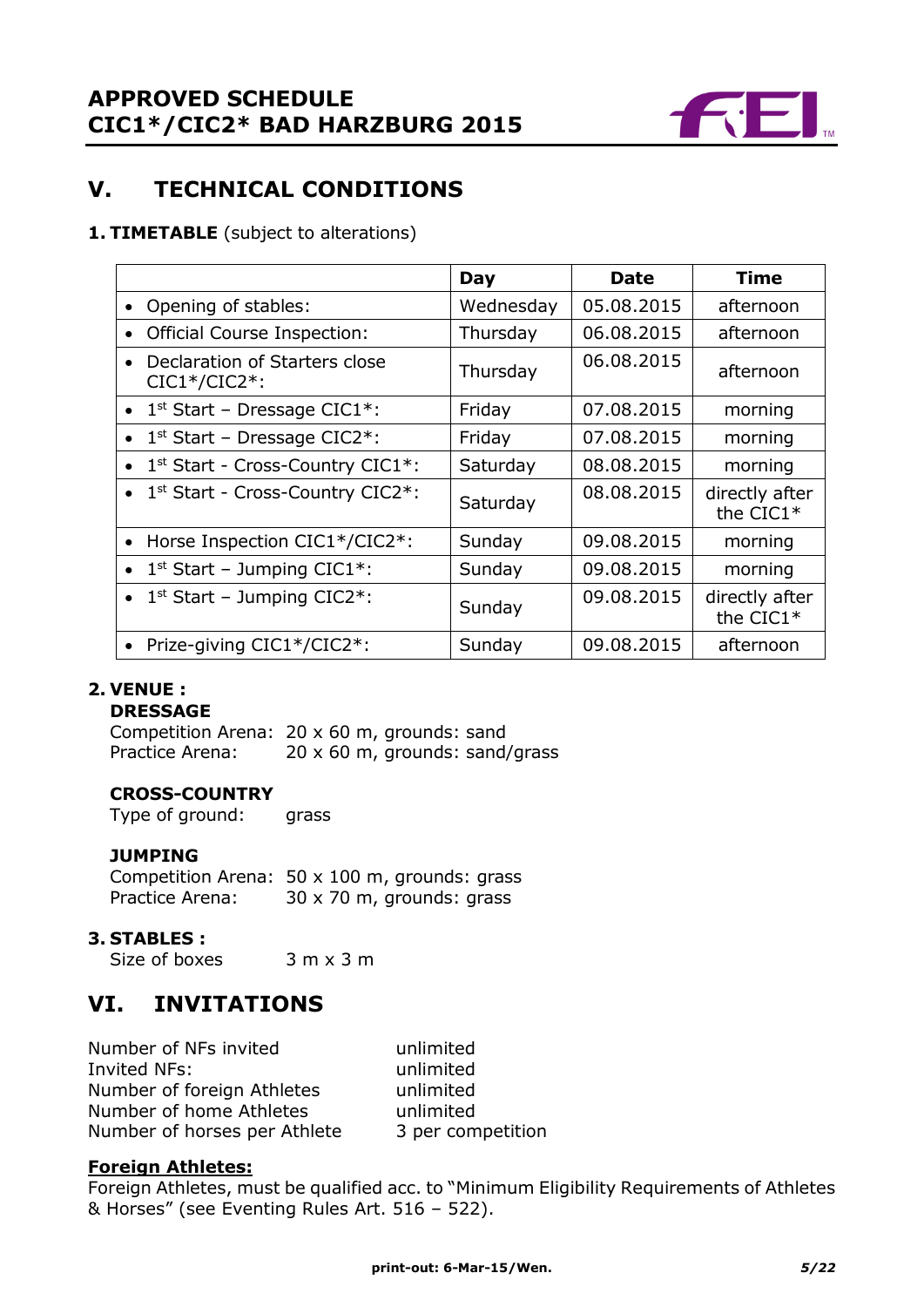

### **German Athletes:**

Acc. to a special handicap agreed upon with NF GER; however "Minimum Eligibility Requirements of Athletes & Horses" (see Eventing Rules Art. 516 – 522) have to be adhered to.

#### **Ballot procedure in case of excessive entries:**

Number of Athletes per foreign NF 5 Number of horses per Athlete 2

**Athletes are invited by the Organising Committee through their NF. One groom per athlete.**

# **VII. ENTRIES**

#### **It is the responsibility of NFs to ensure their participants are of the correct age. All Athletes & Horses participating in any International competition must be registered with the FEI.**

**Foreign Athletes will be entered through their home NF.**

**IMPORTANT - Entry forms must include the following information on: Horse/Pony:** • name • date of birth • breed • country of birth • stud-book initials • (FEI) Passport number/FEI ID • colour • sex • name(s) of owner(s) **Athlete:** • name • gender • date of birth • nationality • FEI ID number

#### **1. QUALIFICATIONS**

Each NF must certify the qualification of each horse and athlete and list the competitions which enabled horse and athlete to qualify, according to the qualification procedure established for each star level. Please include the relevant procedure according to level of event in schedule (refer to Rules References attached and Rules for Eventing Art. 517).

In addition the eligibility to compete will be determined by a combination of the following:

- The level of the Athlete category (national,D,C,B,A) (Art. 519)
- The achievement of a number of Minimum Eligibility Requirements according to the eligibility matrix of requirements (Art. 520)

#### **Minimum Age Limitation:**

| Level     | <b>ATHLETES</b> | <b>HORSES</b> |
|-----------|-----------------|---------------|
| 1 *       |                 |               |
| 2*        | ้ 6             |               |
| マ*        |                 |               |
| $4*/CH3*$ |                 |               |

## **2. DEADLINES**

Entry closing 13.07.2015 Last date for substitutions: 06.08.2015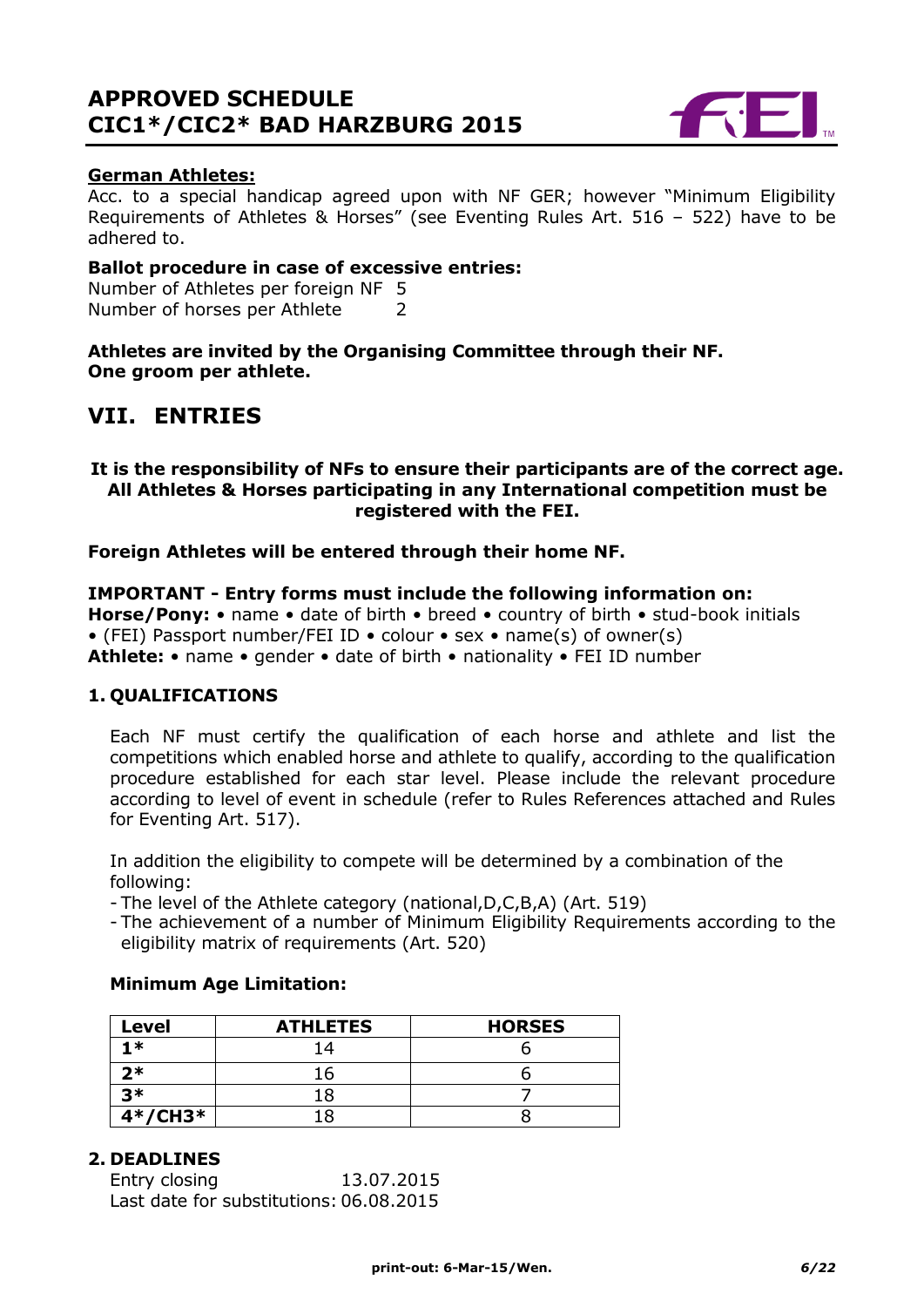

Entry fee CIC1<sup>\*</sup>: 100 € (incl. VAT); incl. team rating (comp. 3)<br>Entry fee CIC2<sup>\*</sup>: 120 € (incl. VAT) Entry fee  $CIC2^*$ :

Entry fee and further fees for boxes, power supply etc. of German athletes will be subject to direct debit. Entry fee, fees for boxes and power supply has to be transferred to the following account: Depositor: Verein für Vielseitigkeitsreiten Bad Harzburg e.V. Bank: Bankhaus C.L. Seeliger Account 122 - Bank code 27032500 IBAN:DE25270325000000000122 BIC: BCLSDE21XXX Entries will not be accepted unless the entry fee and possible further fees (such as stabling fee, fee for power supply etc.) will be paid by closing date of definite entries.

For late entries (after 13.07.2015) the OC reserves the right to charge a fee acc. to the rules for late entries of NF GER – this rule applies to both German and foreign Athletes.

Entries to be sent to:

| Name:    | Team Janssen Nothofer            |
|----------|----------------------------------|
|          | Karin Scholten                   |
| Address: | Stappweg 33, 47475 Kamp-Lintfort |
|          | Telephone: 0163/7823180          |
| Email:   | karin@rechenstelle.de            |

Entries are not accepted unless they contain full details according to FEI requirements, especially including the records of results.

#### **Refund procedure if athlete/horse cannot compete:**

In case of withdrawals after the date of definite entries or no-shows the athlete or the respective NF will be held liable to reimburse the OC for the actual financial loss incurred by the OC as a result of the late withdrawal or no-show.

The amount to be charged: to the height of the respective entry fee plus possible stabling fee per horse.

### **3. ADDITIONAL FEES/CHARGES BY OC:**

| <b>EADCMP Fee:</b>                                    | CHF 12,50 per horse                                                |
|-------------------------------------------------------|--------------------------------------------------------------------|
| Stabling fee straw:                                   | € 120,- per box                                                    |
| Stabling fee shaving:                                 | € 145,- per box                                                    |
| Sites for for caravans or                             |                                                                    |
| power supply for and vans $€ 30$ , per charge or site |                                                                    |
| Hay:                                                  | free of charge                                                     |
| Straw:                                                | free of charge                                                     |
| Shavings:                                             | € 15,00 per bale (1 <sup>st</sup> bedding (1 bale) free of charge) |

#### **All aforementioned amounts are including VAT**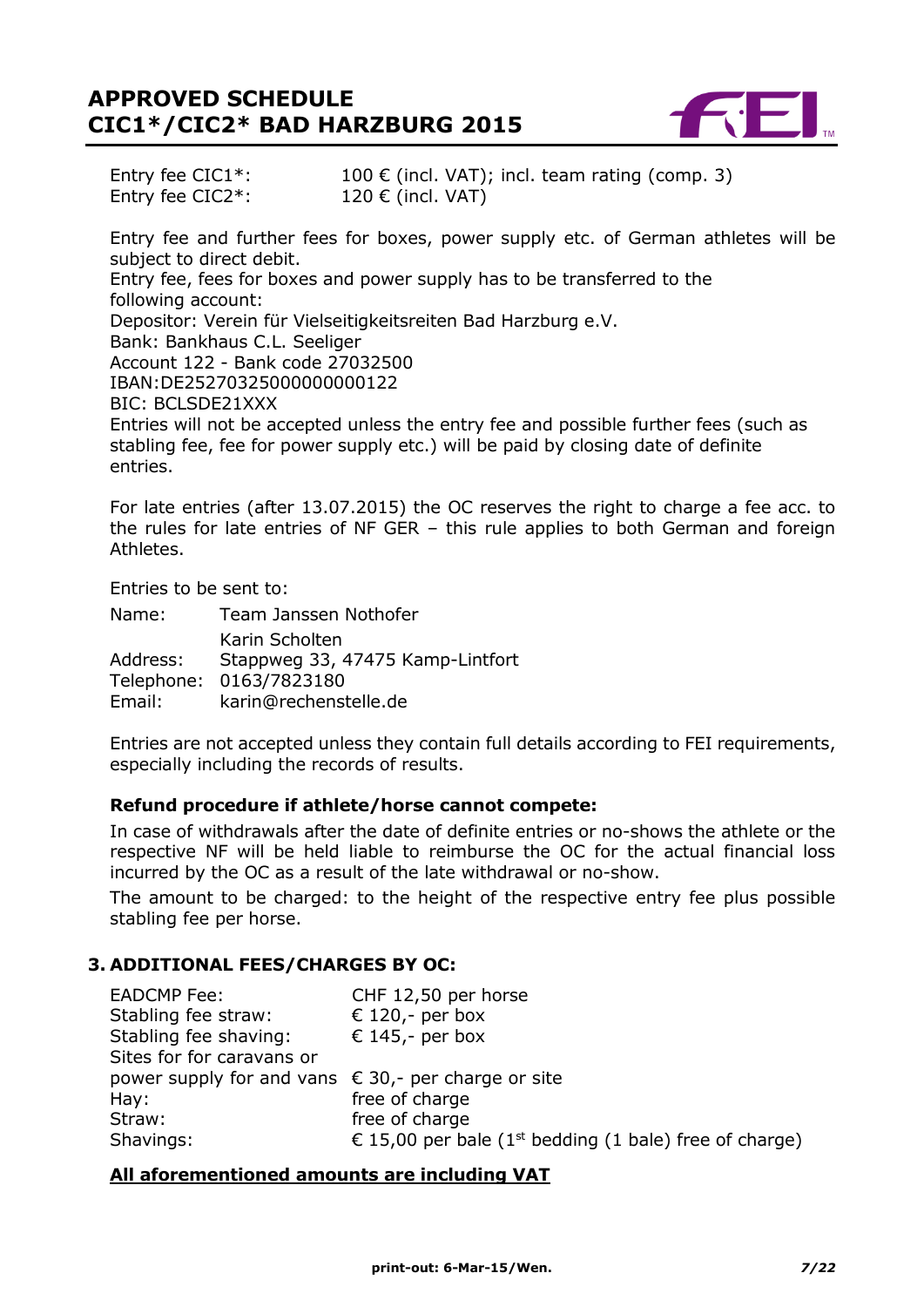

# **VIII. FACILITIES OFFERED**

### **1. ATHLETES**

### **Accommodation:**

Hotel: see: www.vfvbadharzburg.de Accommodation will be at the athletes' own expense.

#### **Meals**

Meals will be at the athletes' own expense.

#### **2. GROOMS**

#### **Accommodation:**

Accommodation will be at the athletes' expense.

#### **Meals**

Meals will be at the athletes' expense.

OC provides proper sanitary conditions, which includes sufficient showering facilities for both male and female grooms with hot and cold water. Shower facilities as well as restrooms should at all times be in a state of cleanliness.

### **3. HORSES / PONIES**

Transport expenses to be paid by the athletes.

Horses will be stables from 05/08/2015 to 09/08/2015. Stabling will be at the Athletes' own expense (incl.  $1<sup>st</sup>$  bedding – straw or 1 bale of shavings). Horses will be stabled in permanent boxes on the competition site. The number of required boxes has to be ordered with the entries – the order is binding. Only the assigned stables may be used. **Box reservation will only be possible by 25/07/2015!** No own stable tents are allowed! Water buckets have to be brought along.

Electricity has to be ordered and paid for with the entries.

#### **4. WELCOME**

The time and date of arrival of athletes, horses and their means of transport must be given to the OC in order to facilitate their arrival.

# **5. LOCAL TRANSPORTATION - ARRANGEMENTS FROM HOTEL TO SHOWGROUNDS**

Will not be available.

# **IX. ADDITIONAL INFORMATION**

#### **1. MEDICAL INFORMATION FORM FOR ARMBANDS**

Declaration of medical condition

Athletes with medical conditions that may be relevant in the case of a medical emergency are responsible, at every Event when riding, for wearing a medical data carrier\* from a system provider able to communicate information at least in English. Alternatively (and at the minimum) a medical armband of good quality can be used. Athletes who chose to wear an armband should download and fill the form available for this purpose on the FEI's website [http://www.fei.org/fei/your](http://www.fei.org/fei/your-role/officials/eventing/forms)[role/officials/eventing/forms.](http://www.fei.org/fei/your-role/officials/eventing/forms)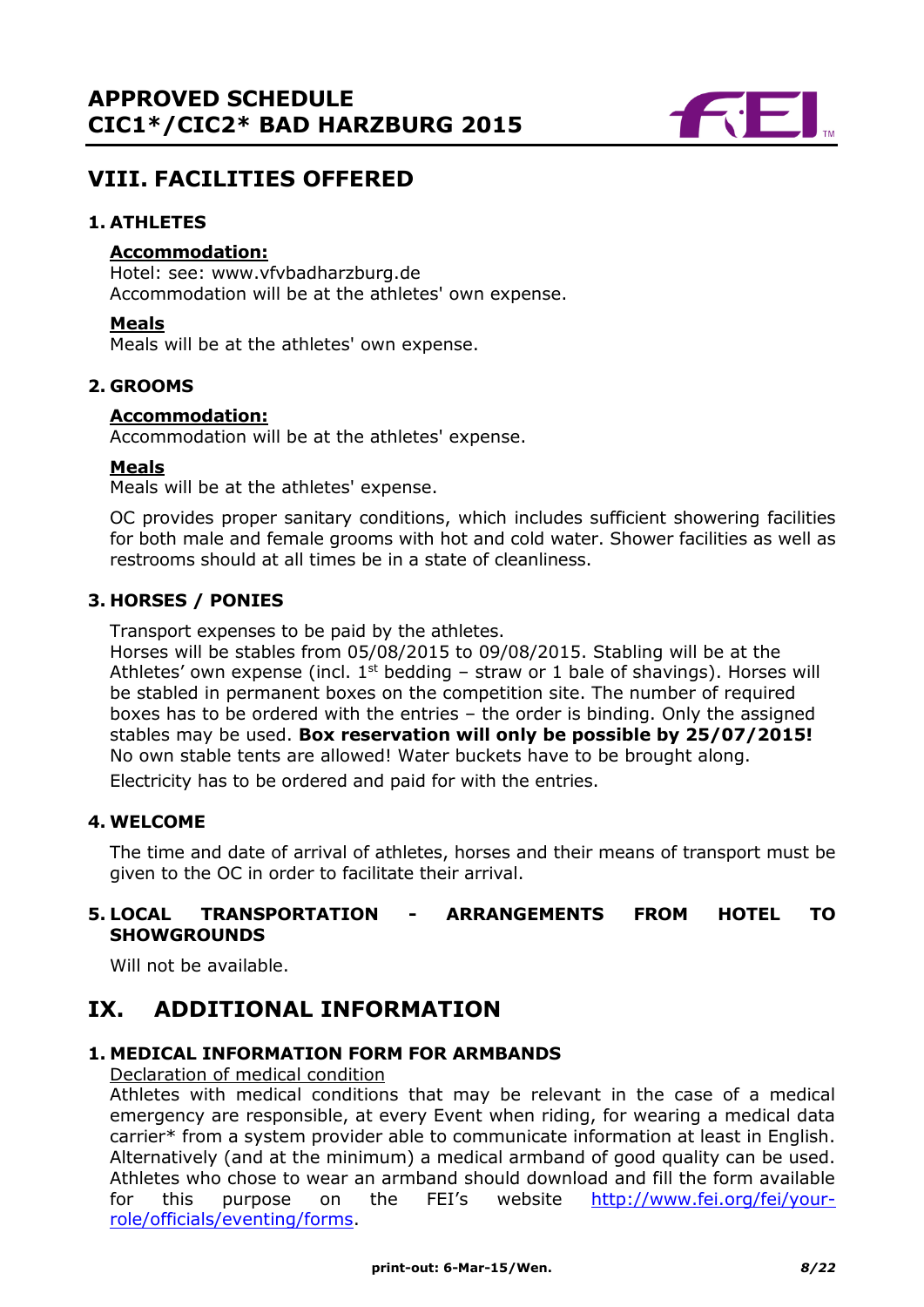

*\* Medical data carrier (also called "medical identification tag"): small emblem or tag worn on a bracelet, neck chain, or on the clothing, intended to alert paramedics/physicians/ first responders that the wearer has an important medical condition.*

Conditions that are relevant include recent head injury, serious past injuries/surgery, chronic health problems such as diabetes, long-term medications and allergies. If in doubt, the athlete should discuss this with his own treating physician."

# **2. ADVERTISING ON ATHLETES AND HORSES**

At International events, and all competitions except for the Nations Cup, athletes are authorised to carry the logo of their personal sponsor in accordance with Art. 541 of the FEI Rules for Eventing.

The Chief Steward will check that the advertising on athletes and horses complies with these Articles.

## **3. PRIZE GIVING CEREMONY**

Placed Athletes are asked to attend the prize giving ceremony with their horses.

### **4. INSURANCES**

All owners and athletes are personally responsible for damages to third parties caused by themselves, their employees, their agents or their horses. They are therefore strongly advised to take out third-party insurance providing full coverage for participation in equestrian events at home and abroad, and to keep the policy up to date.

The FEI insures all FEI Officials, whose names are published in the FEI Officials lists, against third party liability including Judges, Course Designers, Technical Delegates, FEI Stewards, FEI Veterinary Delegates, Para Classifiers, Members of the Judges' Supervisory Panel and FEI Coaches (FEI EADCMP Veterinarians are covered under a different policy):

Who are acting for or on behalf of the FEI as stated in the approved schedule of the Event or who are acting in the scope and course of the FEI's Business as described in the final approved schedule; and

Who have received the status of FEI Officials at FEI Events through a qualification process.

The FEI will NOT insure:

National officials officiating at FEI Events; and/or

FEI Officials, who have no official function at the Event.

The insurance extended is for any liability that the FEI Official incurs to a third party, and for the costs of defending any such claim arising as a result of actions

undertaken by the FEI Official in good faith (including errors and omissions) on behalf of the FEI. However, the insurance for obvious reasons does not extend to any liabilities incurred as a result of an FEI Official's dishonest, fraudulent, malicious, and/or illegal act.

Should an FEI Official become aware of an incident that he or she believes might result in a claim, FEI Official should notify the FEI immediately and provide all of the facts known to the FEI Official. The FEI cannot guarantee the insurance coverage described above in circumstances where the FEI Official has good cause to believe that there might be a claim and does not provide such timely notice directly to the FEI.

FEI Permitted Treating Veterinarians (PTVs) (Art 1005) are to have adequate professional indemnity insurance.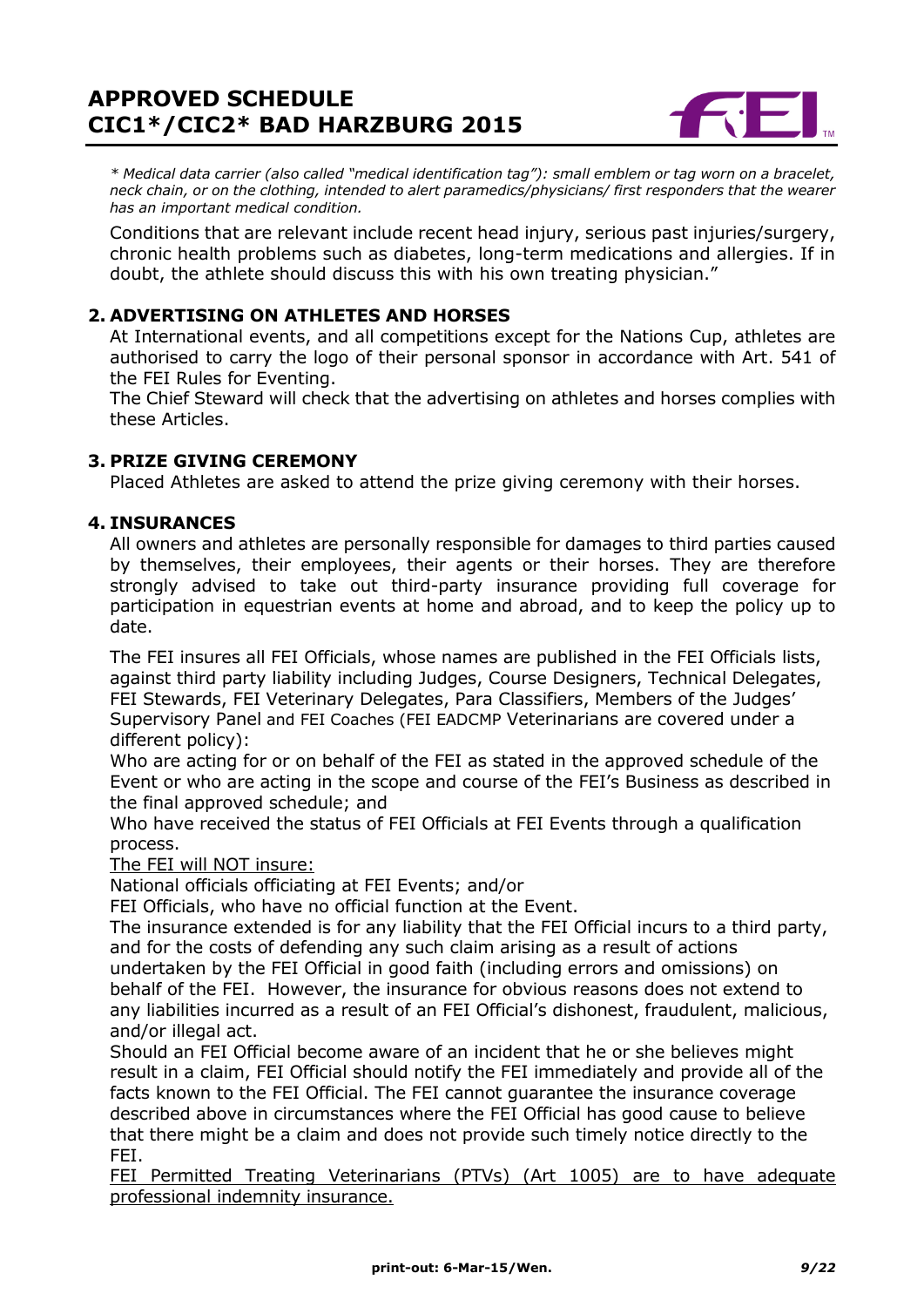

# **LIABILITY**

The organizer declines any liability for property or pecuniary damage which may happen to visitors, athletes, grooms and horse owners through slight negligence of the organizer, his delegates or his assistants. The OC is liable in case of intent, gross negligence as well as in case of injury to life, body or health and in further cases he is liable for compelling legal liability acc. to the legal requirements.

### **5. ENTRY RIGHT TO SHOWGROUNDS/ACCREDITED PERSONS**

Entry right to the stable area acc. to VR Art. 1023.VI.

### **6. PROTESTS/ APPEALS**

To be valid, all Protests and Appeals must be made in writing and accompanied by a deposit of CHF 150 or equivalent.

### **7. MODIFICATION OF SCHEDULE**

In exceptional circumstances, together with the approval of the Delegate of the NF GER and Ground Jury the OC reserves the right to modify the schedule in order to clarify any matter or matters arising from an omission or due to unforeseen circumstances. Unforeseen circumstances do not include situations arising as a result of the OC altering the approved Schedule without FEI's authorisation. Any such changes must be notified to all athletes and officials as soon as possible and they must be reported to the FEI Secretary General by the Foreign Judge.

### **8. DISPUTES**

In the event of any discussion concerning the interpretation of the schedule (in translated languages), the English version will be decisive.

#### **9. RESULTS**

In order to proceed with the results publication and for qualification purposes the FEI requires results to be sent in immediately after the conclusion of the event.

Results for lower level events  $(1^*/2^*)$  are to be sent by e-mail to kimberley.zimmermann@fei.org and for higher level events (3\*/4\*+ CH) to [frederique.reffet@fei.org](mailto:frederique.reffet@fei.org) in the proper Excel or XML file immediately after the event. Please refer to compulsory format for Eventing competitions; the file can be downloaded using the following link:

<http://www.fei.org/fei/your-role/organisers/eventing/results-forms>

All results must include FEI Passport Registration number of horses and FEI ID numbers of Athletes.

#### **All athletes who have not completed the event must appear on the results**

#### **10. BETTING**

Betting will not be authorised by the OC.

# **X. VETERINARY MATTERS**

#### **VETERINARY REGULATIONS (VRs), 14th edition, effective 1st January 2015**

#### **1. CUSTOMS FORMALITIES**

For questions pertaining to the veterinary and animal diseases legislation for horses from abroad and regarding the horses' transportation, the OC is ready to assist.

Customs and veterinary fees will not be taken over.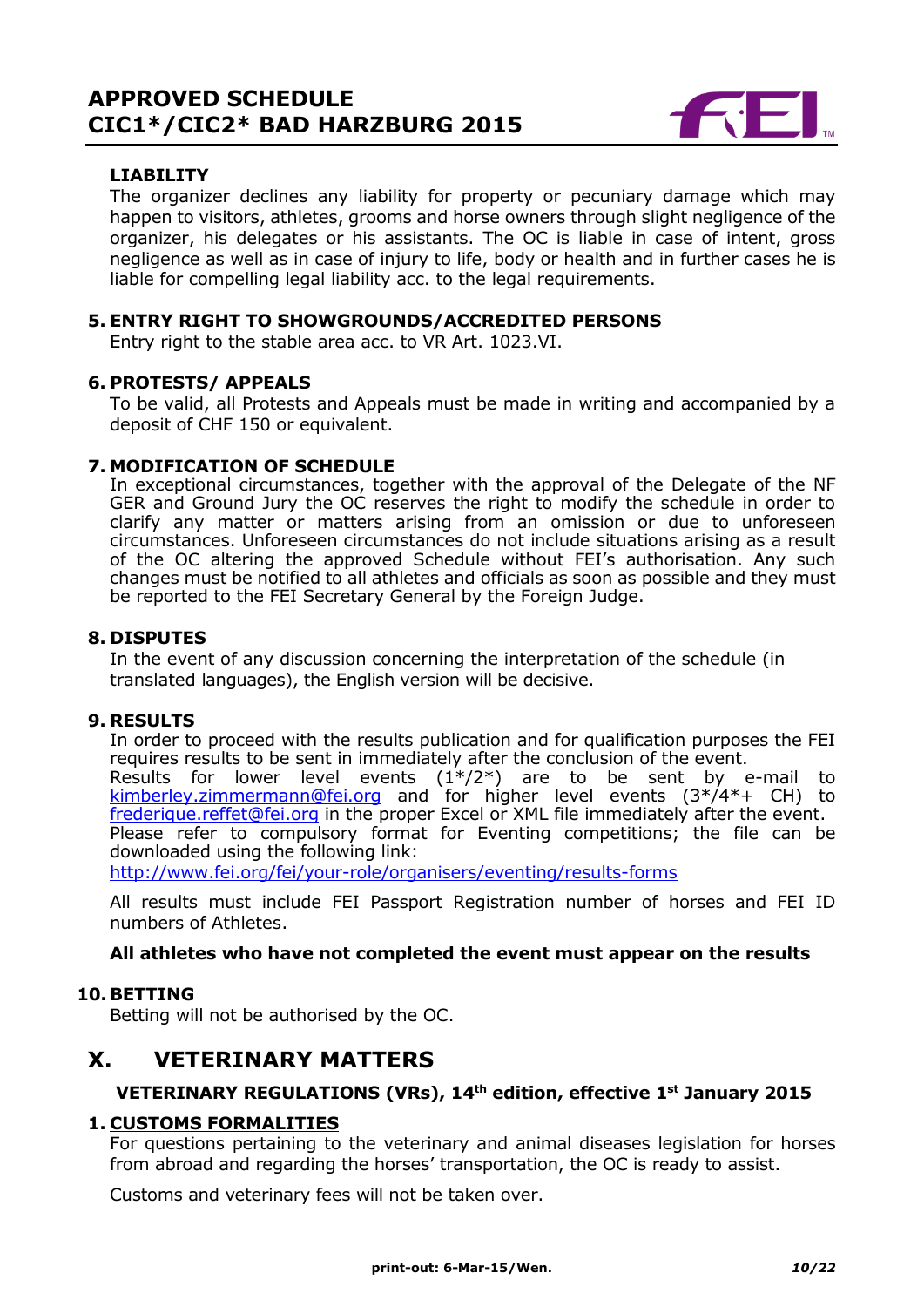

### **2. HEALTH REQUIREMENTS**

#### **GENERAL**

In accordance with the FEI Code of Conduct it is imperative that all Horses at FEI Events are physically fit and free from infectious disease before being allowed to compete.

#### **ENTRY OF HORSES**

Every Athlete is obliged to deliver all necessary health certificates for the transport to the event or identification of the horses before they come into the stables:

- a) in case of arrival from a EU-member-country, a certificate for registered horses acc. to sample of Annex B to Reglements  $90/426$  (see annex Vet. I) of the actual valid form will be necessary.
- b) in case of arrival from a country not belonging to the EU, a health certificate for registered horses acc. to sample of annex II (see Annex Vet. II) of the decision of the commission 92/260 of the actual valid form will be necessary.

A certificate must be done in at least one official language of the country of destination and in one official language of the member country. The Athlete must carry with him the original certificate, not a copy.

The organiser sees to it that on the competition site, an official state veterinarian is present to issue the health certificates which are necessary for the transport of the horses to their destination abroad.

In case the OC has entrusted a forwarding agency, the latter is ready to assist regarding the required documents.

Furthermore, questions relating to health requirements for horses can be directed to the veterinary authorities in the country of origin or in Germany.

#### **3. NATIONAL REQUIREMENTS**

In addition to the Rules and Regulations applicable as set out above the following national regulations apply:

- **•** German Animal Welfare Act (Tierschutzgesetz): www.gesetze-im-internet.de/bundesrecht/tierschg/gesamt.pdf
- **•** German Law concerning Manufacture and Distribution of Medicines (Arzneimittelgesetz):
- www.gesetze-im-internet.de/bundesrecht/amg\_1976/gesamt.pdf
- **•** German Law Governing Epidemic Diseases (Tierseuchengesetz): www.gesetze-im-internet.de/bundesrecht/viehseuchg/gesamt.pdf
- **•** German Regulation for Animal-Welfare during Transport (Tierschutztransportverordnung)
- www.gesetze-im-internet.de/bundesrecht/tierschtrv\_2009/gesamt.pdf
- **•** German Regulation regarding Livestock Transport (Viehverkehrsverordnung) www.gesetze-im-internet.de/bundesrecht/viehverkv\_2007/gesamt.pdf
- **•** etc.

#### **4. TRANSPORT OF HORSES**

Horses must be fit to travel and be transported in vehicles suitable for the transport of horses. Any government requirements for disease testing and control must be requested well in advance, to ensure that the Horse is in compliance by the time of arrival at the border of the country where the Event is taking place. Athletes, or their representatives, have the responsibility to be in compliance with national legislation in both their country of origin, and the host nation of the Event; where necessary Athletes must contact local government authorities or veterinary advisors for information regarding animal health requirements and transport legislation. Within the European Union (EU), this includes EU Council Regulation (EC) No 1/2005 concerning the protection of animals during transport within the Member States of the EU.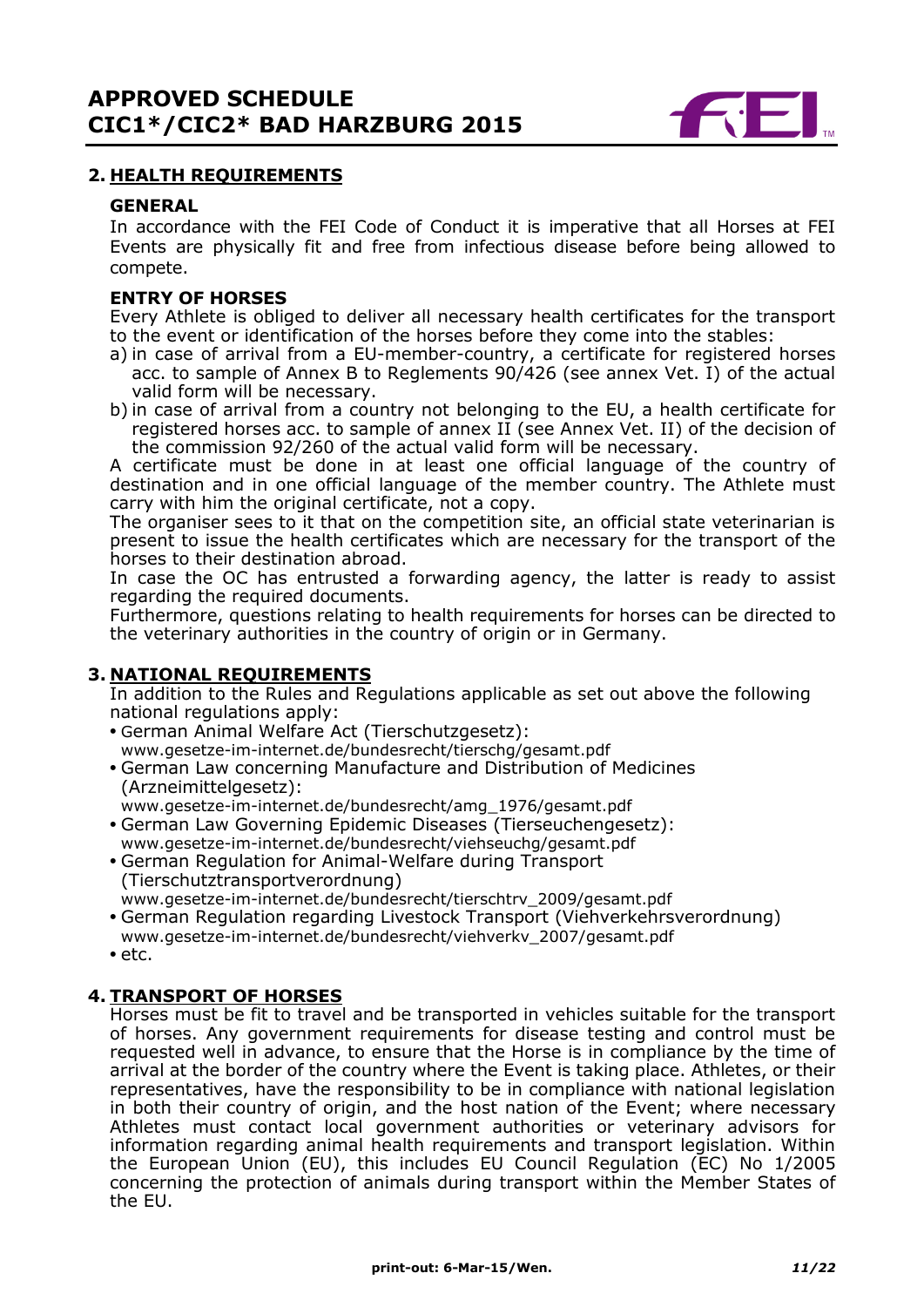

# **5. VENUE ARRIVAL INFORMATION & FITNESS TO COMPETE**

# **PASSPORTS**

## **General Regulations Article 137**

### **For all issues relating to FEI Horse Passports/FEI Recognition Cards please contact your National Federation**

All Horses competing at FEI Events must be registered with the FEI.

FEI Passports or FEI Recognition Cards (for those Horses with a national passport approved by the FEI) are compulsory for FEI Events, with the exception of CNs and CIMs as outlined below.

| <b>Event's Category</b>                                             | FEI Passport and / or Recognition Card                                                             |
|---------------------------------------------------------------------|----------------------------------------------------------------------------------------------------|
| National Events (CN)                                                | Not compulsory                                                                                     |
| CI-short/long $1*$ and $2*$<br>(CIMS)                               | Not compulsory for Horses from the host Nation -<br>Compulsory for Horses from the invited Nations |
| CI-long $3*$ and $4*$<br>$CI-short 3*$<br>CHs / Games of all levels | Compulsory                                                                                         |

Athletes who do not present a Horse's Passport and/or Recognition Card, or one that is not correctly validated, or failing to meet other passport requirements including micro-chipping, vaccination and Equine Anti-Doping and Controlled Medication control (Veterinary Regulations Article 1030) will be **subject to Sanctions in accordance with Annex II of the Veterinary Regulations** and may not be allowed to compete.

Athletes will be required to write their name and counter sign next to any passport irregularity entry noted, as an acknowledgement, prior to receiving the passport and leaving the show ground. Following a warning being issued for such an irregularity the Athlete will have 30 days to correct this, failure to correct such irregularities within 30 days will result in a sanction being imposed.

Note for Horses permanently resident in a Member State of the European Union, all Horses must have a national EU passport in compliance with EU Regulations, to which a FEI Recognition card is applied. The exception to this being Horses in possession of an FEI passport which has been continually revalidated without interruption.

### **VACCINATIONS - EQUINE INFLUENZA 2015 Veterinary Regulations Article 1028**

Horses competing at FEI Events must comply with the requirements for Equine Influenza vaccination in accordance with the Veterinary Regulations and as summarised below.

| <b>VACCINATION</b>    | <b>PROTOCOL</b>                                                                                                    | <b>ELIGIBILITY TO ENTER</b><br><b>VENUE</b>                 |
|-----------------------|--------------------------------------------------------------------------------------------------------------------|-------------------------------------------------------------|
| <b>Primary Course</b> | $1st$ Vaccination: day 0<br>(e.g. 1 January)<br>2 <sup>nd</sup> Vaccination: day 21-92<br>(e.g. $1^{st}$ February) | May compete 7 days after<br>the 2 <sup>nd</sup> Vaccination |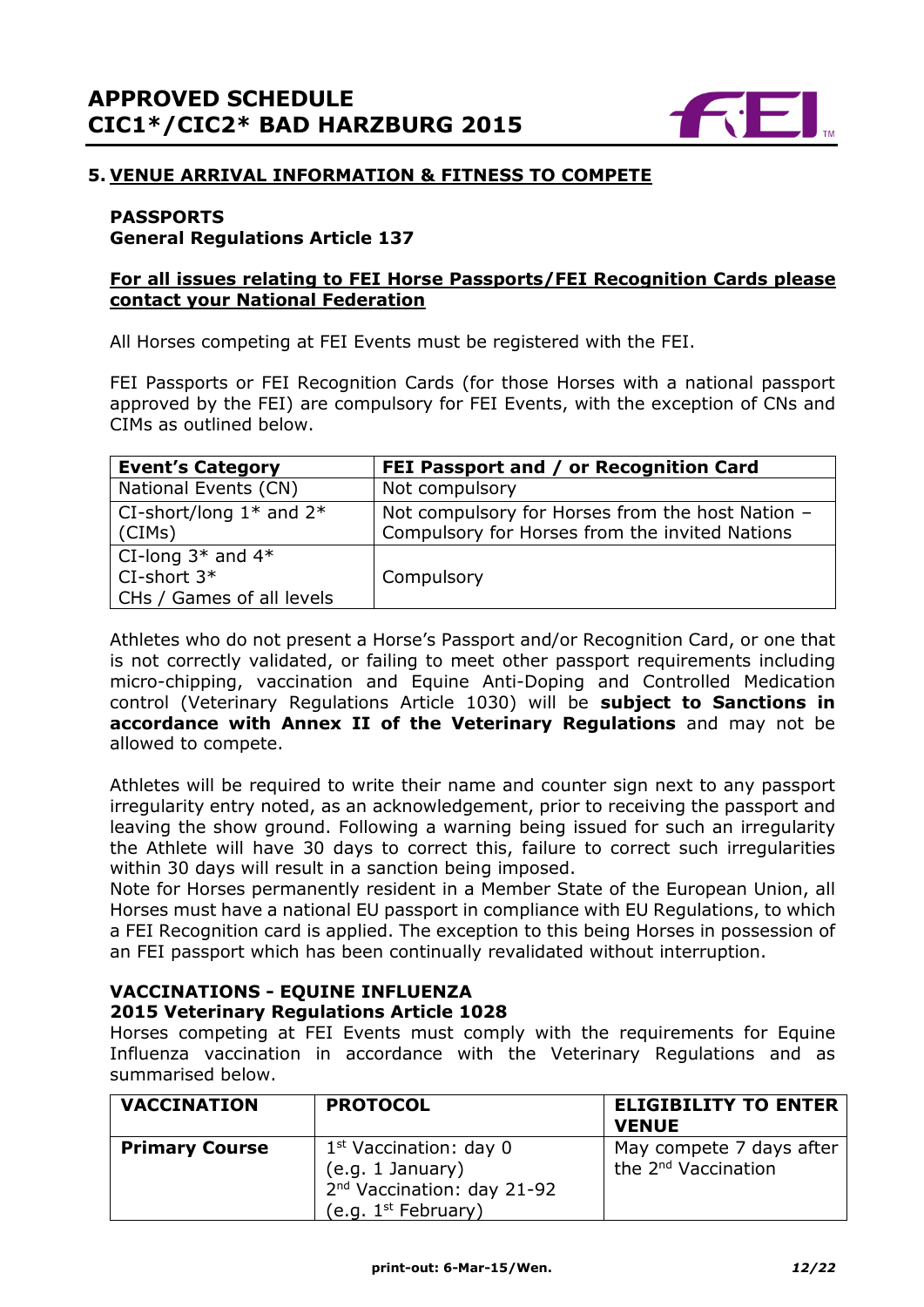

| <b>First Booster</b> | Within 7 months of the $2^{nd}$<br>vaccination of the Primary<br>Course (e.g. 1 <sup>st</sup> August)                                                                         | May compete for 6<br>months $+21$ days after<br>the 2 <sup>nd</sup> vaccination of the<br><b>Primary Course</b><br>Must not compete in the 7<br>days after receiving<br>a a<br>vaccination |
|----------------------|-------------------------------------------------------------------------------------------------------------------------------------------------------------------------------|--------------------------------------------------------------------------------------------------------------------------------------------------------------------------------------------|
| <b>Boosters</b>      | <b>MINIMUM:</b> within one year of<br>previous booster vaccination<br>IF COMPETING: must be<br>competing in the 6 months $+21$<br>days of the previous booster<br>vaccination | Must<br>have<br>been<br>vaccinated within the 6<br>months $+21$ days before<br>arriving at the Event<br>Must not compete in the 7<br>days after receiving<br>- a<br>vaccination            |

Exceptions to the requirement for FEI equine influenza vaccinations currently exist only for those Horses competing at CNs or CIMs where there are no national requirements for influenza vaccination in both the Event host country and the Horse's country of origin (General Regulations Article 137).

#### **EXAMINATION ON ARRIVAL 2015 Veterinary Regulations Article 1032**

On arrival at an Event venue all Horses must undergo an examination by a veterinarian to confirm their identification from their passport and micro-chip (where present), their vaccination status and general health. To protect all horses attending events, any Horse with a questionable health status, with regards to vaccination, disease or other concerns, must be stabled within the isolation facilities provided by the Organising Committee pending a decision on entering the venue.

## **HORSE INSPECTIONS**

## **2015 Veterinary Regulations Article 1033, Table 2**

All Horses will be assessed for their orthopaedic fitness to compete during the Horse Inspection. Any Horse demonstrating questionable fitness may be referred to the Holding Box for further veterinary examination. Horses not deemed fit to compete will be eliminated by the Ground Jury and not be permitted to continue in the competition.

## **LIMB SENSITIVITY EXAMINATION 2015 Veterinary Regulations Article 1034**

Horses are not eligible to compete when a limb, or part of a limb, is hyposensitive or hypersensitive (both of which shall constitute "abnormal limb sensitivity"). Hypersensitive limbs have an excessive or abnormal reaction to palpation. Hyposensitive limbs include any alteration in sensitivity induced by a neurectomy or chemical desensitisation for as long as the alteration in sensitivity persists.

All Horses are subject to Examination under the Protocol for abnormal limb sensitivity throughout the Period of an Event, including, but not limited to, between rounds and before the Jump Off. Horses may be examined once or on multiple occasions during the Period of an Event.

Horses may be selected for Examination under the Protocol randomly or they may be targeted. All Horses selected to be tested must submit promptly to the Examination or are subject to immediate Disqualification. There is no obligation to examine any specific number of Horses at an Event.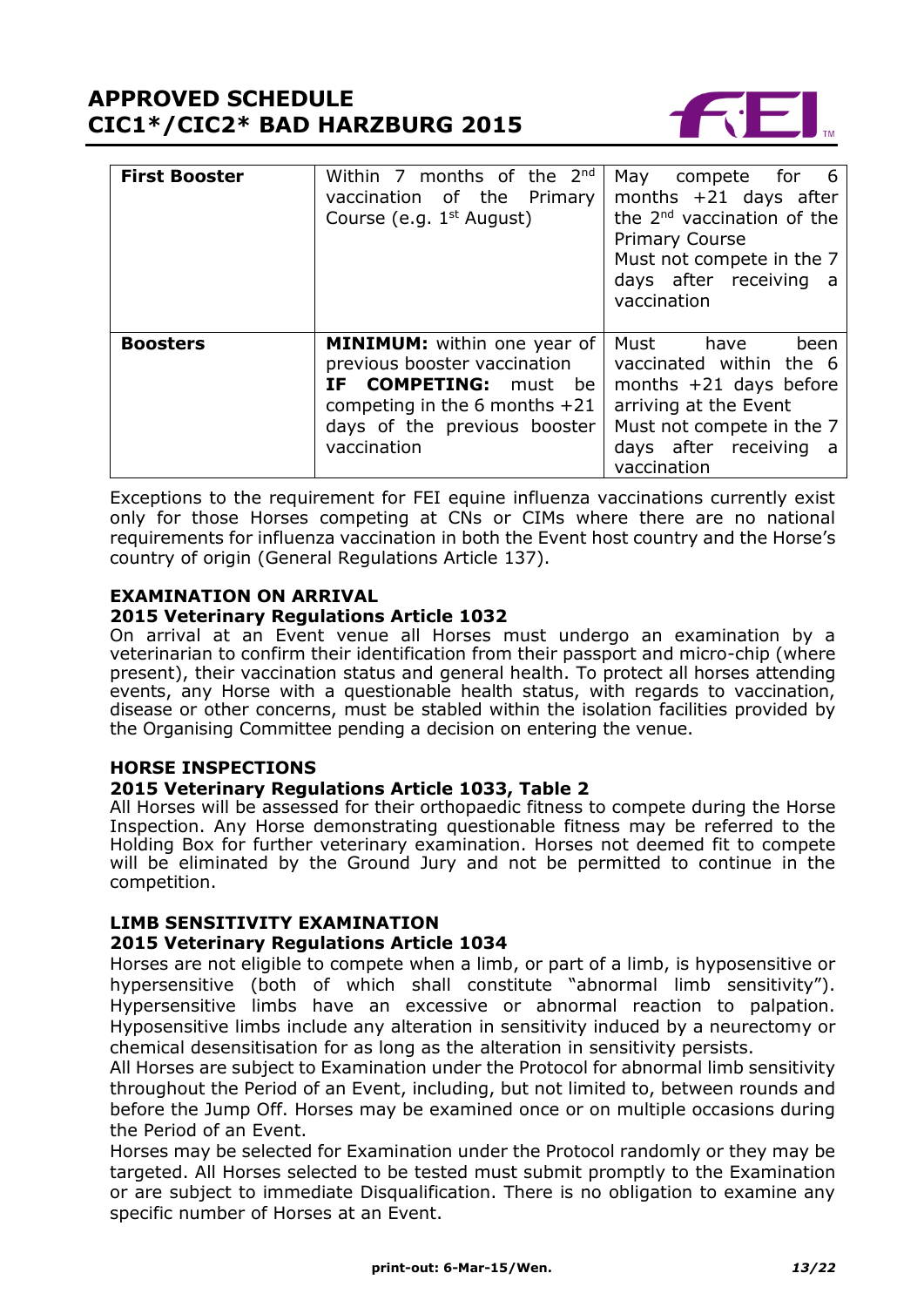

# **6. EQUINE ANTI-DOPING AND CONTROLLED MEDICATION PROGRAMME (EADCMP)**

# **2015 Veterinary Regulations, Chapter VI**

Within FEI Groups I & II, the Organising Committee should charge athletes the equivalent of CHF 12.50 towards the cost of the EADCMP, which is overseen by the FEI Veterinary Department.

### **SAMPLING**

All horses competing at FEI Events may be subject to sampling for the presence of FEI Equine Prohibited Substances in accordance with the FEI Equine Anti-Doping and Controlled Medication Regulations (EADCMRs). Horses may be selected for sampling in accordance with obligatory testing, targeted or random sampling procedures (2015 Veterinary Regulations Article 1057 and 1058).

## **CLEAN SPORT INFORMATION**

The current FEI Equine Prohibited Substances List of Banned Substances and Controlled Medications (the EPSL) is available on the FEI Clean Sport website: [www.FEICleanSport.org](http://www.feicleansport.org/) as a PDF document, database or smart phone app. Detection times are also provided for a limited number of Controlled Medication substances where available.

Elective Testing (Art.1056) may be carried out, by athletes for their Horses, prior to an Event to check for the presence of prohibited substances please refer to [www.FEI.org/veterinary](http://www.fei.org/veterinary) for information and details.

#### **FEI LABORATORY FOR SAMPLE ANALYSIS GROUPS I & II ONLY – FEI CENTRAL LABORATORY**

Under Veterinary Regulations Chapter VI, Article 1057 all samples collected in Groups I and II, must be analysed by the: LGC Limited Dr. Clive Pearce Quotient Bio Analytical Sciences and HFL Sport Science Newmarket Road Fordham Cambridgeshire CB7 5 WW Telephone: +44 (0) 1638 720 500 Fax: +44 (0) 1638 724 200 Email: Clive.Pearce@LGCGroup.com

# **FURTHER QUERIES ON THIS INFORMATION**

If you have any further questions please refer to: [www.fei.org/Veterinary](file:///C:/Users/mzo/AppData/Local/Microsoft/VEU/AppData/Local/Microsoft/Windows/Temporary%20Internet%20Files/Content.Outlook/1W63BF58/www.fei.org/Veterinary) Please feel free to contact veterinary@fei.org for further information. Telephone: +41 21 310 47 47

# **7. PONIES**

For all Pony Events, Ponies must be available for Pony Measurement prior to the Horse Inspection (2015 Veterinary Regulations, Chapter IV).

## **8. INJURY SURVEILLANCE (Art.1035)**

Horses participating in FEI Events are subject to injury surveillance protocols; such information is essential to ensure that (i) the Horse's welfare remains paramount at all times and (ii) sound scientific reasoning is applied to the safety of all Horses and Athletes participating at Events. Official Veterinarians are required to report on each injured horse at an event.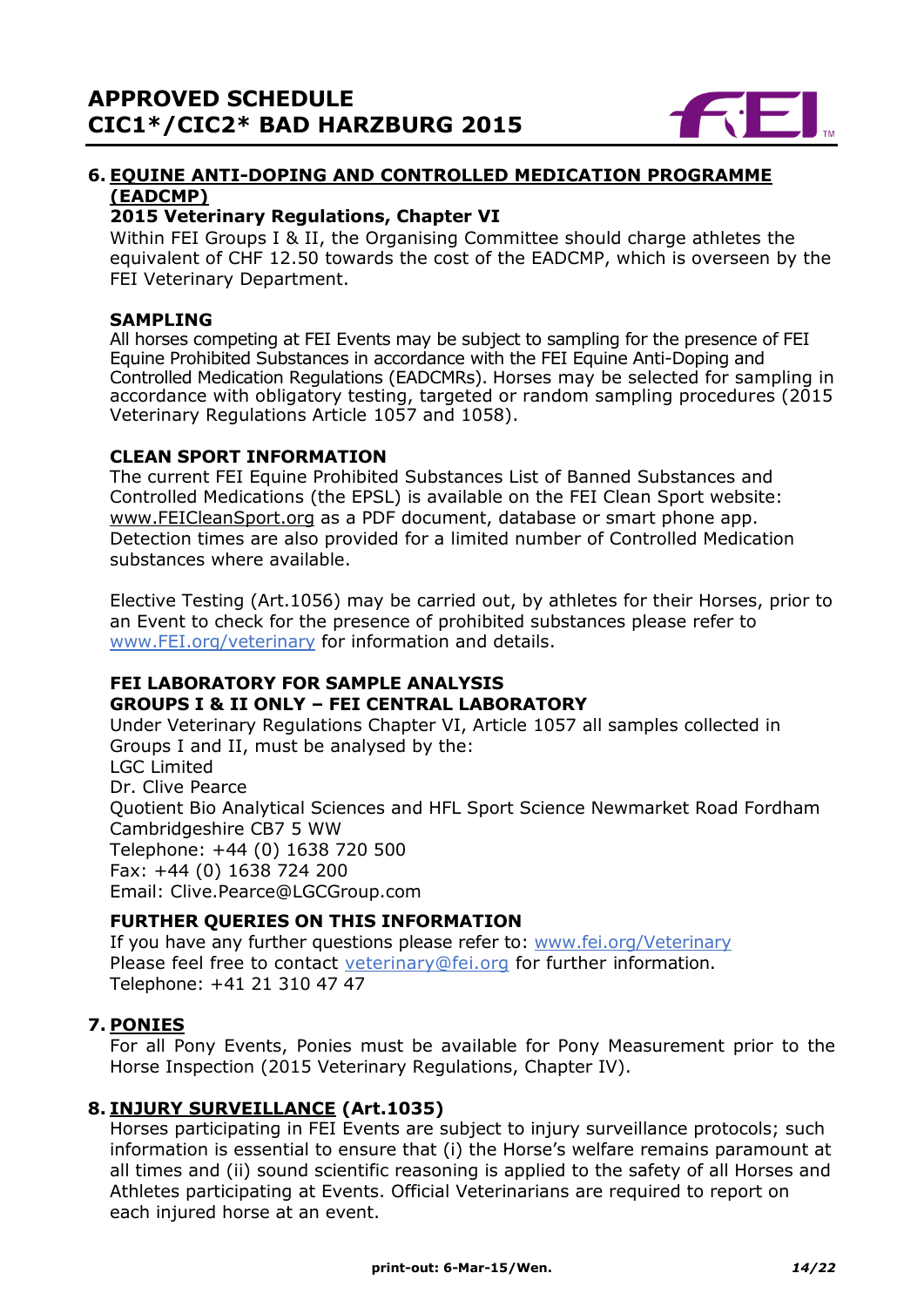

# **XI. HUMAN ANTI-DOPING**

At a minimum, and pursuant to Article 22.3 of the ADRHAs, Organisers must provide the following at Events where the FEI informs the Organiser at least two (2) months before the Event that human anti-doping testing is scheduled to take place at the Event:

- **1**. One (1) staff member able to act as point of contact and coordinator for the *Doping Control Officers* (*DCOs*) with the contact name and details of this staff member to be communicated to the *FEI* at least two (2) weeks prior to the starting date of the *Event.*
- **2.** Human anti-doping facilities reasonably separated from public activity, consisting of: - one (1) private room exclusively dedicated for use by the *DCOs* with one (1) table, two (2) chairs, pens and paper and one (1) lockable fridge; and
	- a waiting room/area with a suitable number of chairs as well as an appropriate amount of individually sealed, non-caffeinated and non alcoholic beverages, which includes a mix of natural mineral water and soft drinks ; and
	- one (1) private and clean bathroom/toilet, adjacent or as near as possible to the *DCO* room and waiting area.
- **3.** Staff members (or volunteers) of both genders, able to act as *Chaperones*. The number of *Chaperones* available to the *OC* must be communicated to the *FEI* as early as possible following receipt by the *OC* of the *Testing* plan for the *Event*. Please see the qualifications for Chaperones in the ADRHAs.

Additional information on Human Anti-Doping can be found under: http://www.fei.org/fei/cleansport/ad-athletes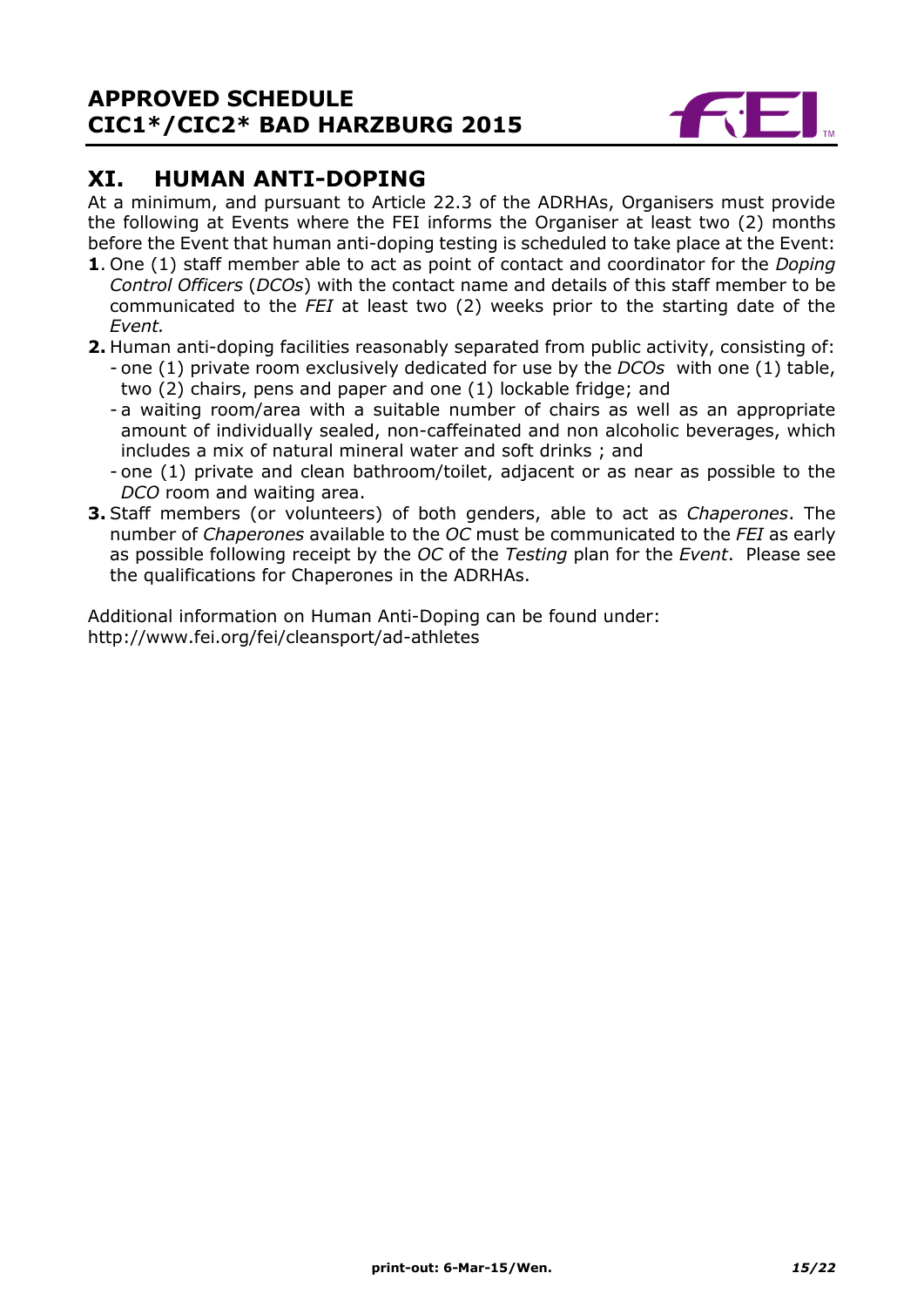

# **XII. COMPETITIONS**

| <b>EVENT CATEGORY: CIC1*</b> |                                        | <b>PRIZE MONEY:</b> | € 1.500,00        |  |
|------------------------------|----------------------------------------|---------------------|-------------------|--|
| <b>EVENT CATEGORY: CIC2*</b> |                                        | <b>PRIZE MONEY:</b> | € 2.500,00        |  |
|                              | <b>OVERALL PRIZE of all CCIs/CICs:</b> |                     | € 4.000,00        |  |
|                              | Name of Class (Level)                  |                     | Amount (Currency) |  |
| Competition No 1             | $CIC1*$                                |                     | 1500€             |  |
| Competition No 2             | $TC2*$                                 |                     | 2500€             |  |

#### **DEDUCTIONS FROM PRIZE MONEY AT COMPETITIONS PRIZE MONEY Distribution of Prizes and Indemnities**

All prize money and all prizes in kind rewarded instead of prize money as well as reimbursements (e. g. transport charges, travelling expenses) will be distributed acc. to FEI-RG Art. 127/128 following the last competition at the latest. The scheduled prizes are gross amounts.

Settlement will be done per athlete. Depending on the agreement with the horse owner, each athlete binds himself to pass on to the horse owners the prize money or prizes in kind rewarded instead of prize money. The organizer is allowed to deduct possibly outstanding debts of the athlete. Acc. to  $\S$  50a EstG this also applies to foreign horse owners. After having deducted the VAT from the prize money or prizes in kind rewarded instead of prize money, as a rule the following income tax will be due: no taxes up to 250 EUR, 15 % exceeding 250 EUR (in force as of 01.01.2009); plus solidarity fee (at present 5.5 %) of the income amount. Travelling expenses being taken over or reimbursed are only regarded as revenues if they exceed the actual costs and the reimbursement for additional meal allowances acc. to § 4 Abs. 5 Satz 1 Nr. 5 EstG. The tax deduction has to be certified on demand. Those foreign athletes being exempted from tax deduction are kindly asked to submit an exemption certificate either with the entry or on the first show day at the latest. Every athlete himself is responsible for the correctness of the details he submits.

If Athletes have to be placed equally, the money value of possible prizes in kind (e. g. a car) is divided accordingly.

## **IMPORTANT**

#### **The total amount of prize money shown for each Competition in the schedule must be distributed. (GR Art 127, 128, Eventing Rules Art 505.3)**

The amount of prize-money must be distributed as per the breakdown shown for each competition in the schedule.

The minimum number of prizes offered for each competition must be allocated on the basis of one prize for every commenced four Athletes, with a minimum of five prizes. If less than five Athletes compete the competition, the minimum number of prizes to be distributed shall be amended to equal the number of Athletes completing.

The value of the first prize for individuals or teams, either in cash or in kind easily convertible into cash, may never exceed one third of the total value of the prize money and prizes convertible into cash offered for the competition.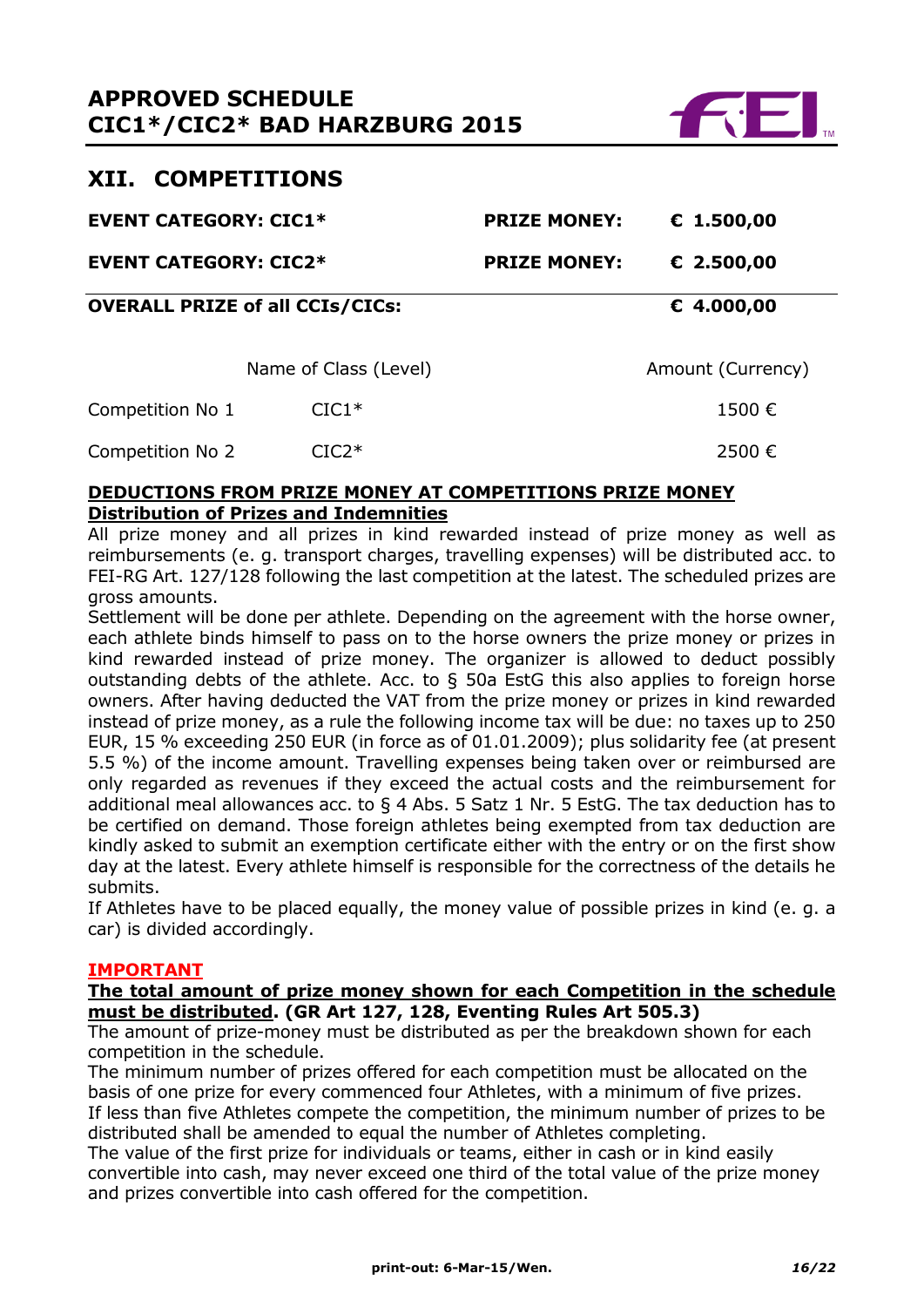

Participation acc. to VI. und VII. Dress and Saddlery acc. to Art. 538 and 539 Classification acc. to Art. 528.1 (Individuals) and Art. 528.2 (Teams)

# **This competition will be in accordance with Rules for Eventing, 24th Edition,**  *updated 1st January 2015*

## **COMPETITION No 1 – CIC1\* Prize by Firma Jürgen Reichel GmbH, Abbenrode**

| <b>Dressage</b><br>Dressage Test:                                                                           | FEI 2015 $1*$ B, to be ridden from memory                                                                                                                                                                        |
|-------------------------------------------------------------------------------------------------------------|------------------------------------------------------------------------------------------------------------------------------------------------------------------------------------------------------------------|
| <b>Cross Country</b><br>Length:<br>Speed:<br>Number of efforts:                                             | $2.600 - 3.120$ m<br>520 $m/min$<br>$25 - 30$                                                                                                                                                                    |
| <b>Jumping</b><br>Distance:<br>Speed:<br>Number of efforts:<br>Number of obstacles:<br>Height of obstacles: | max. 600 m<br>$350 \; \text{m/min}$<br>13<br>10-11<br>$1,15 \text{ m}$                                                                                                                                           |
| Number of horses per athlete: 3                                                                             |                                                                                                                                                                                                                  |
| Starting order:<br>$1st$ test - Dressage: by draw<br>$2nd$ test – Cross Country: as Dressage                | acc. to Art. 533.2 (CIC)<br>3rd test - Jumping: reverse order of classification after Dressage and Cross Country test                                                                                            |
| Total prize money:                                                                                          | € 1.500                                                                                                                                                                                                          |
| Breakdown of prize-money: 290/230/200/170/150/140                                                           |                                                                                                                                                                                                                  |
| breakdown of prize-money will be recalculated)                                                              | 320,- $\epsilon$ are to split among the remaining placed athletes (however, the last athlete placed<br>will receive at least 15,- $\epsilon$ , maximum 140 $\epsilon$ - in case of little number of entries, the |

\* \* \* \* \* \* \* \* \* \*

#### **COMPETITION No 2 – CIC2\* Prize by Firma Strube Saatzucht GmbH & Co.KG, Söllingen**

**Dressage**

| <b>Dressage</b><br>Dressage Test:                                                                           | FEI 2015 $2*$ B, to be ridden from memory                        |
|-------------------------------------------------------------------------------------------------------------|------------------------------------------------------------------|
| <b>Cross Country</b><br>Length:<br>Speed:<br>Number of efforts:                                             | $3.025 - 3.575$ m<br>550 $m/min$<br>$27 - 32$                    |
| <b>Jumping</b><br>Distance:<br>Speed:<br>Number of efforts:<br>Number of obstacles:<br>Height of obstacles: | max. 600 m<br>$350 \; \text{m/min}$<br>14<br>$10 - 11$<br>1,20 m |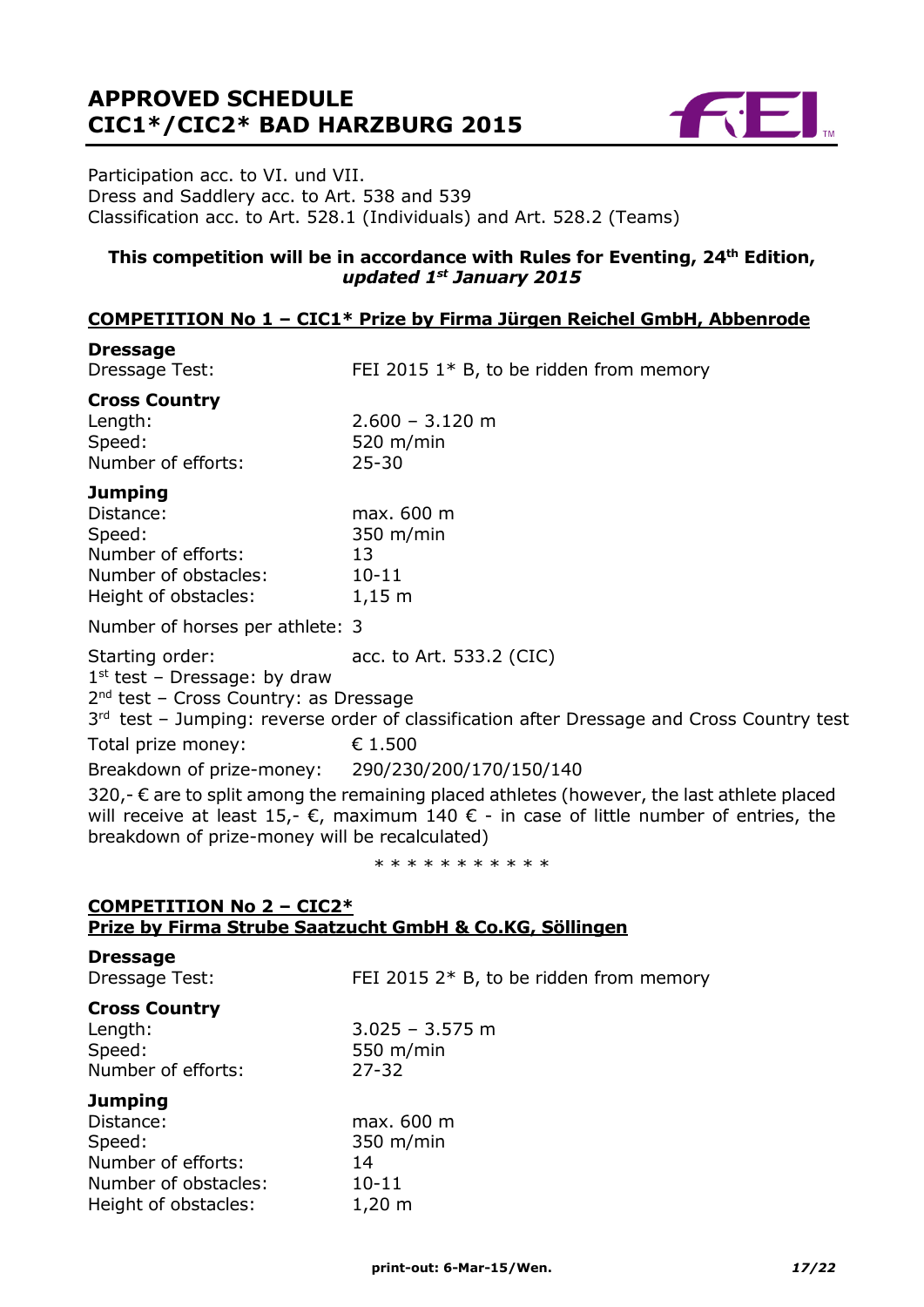

Number of horses per athlete: 3

Starting order: acc. to Art. 533.2 (CIC)

 $1st$  test - Dressage: by draw

2nd test – Cross Country: as Dressage

3rd test – Jumping: reverse order of classification after Dressage and Cross Country test

Total prize money: € 2.500<br>Breakdown of prize-money: 475/375/340/275/250/225 Breakdown of prize-money:

560,- € are to split among the remaining placed athletes (however, the last athlete placed will receive at least 25,-  $\epsilon$ , maximum 225  $\epsilon$  - in case of little number of entries, the breakdown of prize-money will be recalculated)

### **COMPETITION No 3 – CIC1\* Inofficial Team Rating "Mannschaftscup" (Team Cup) by Firma USG Reitsport GmbH**

- The start declaration has to be done until 60 minutes before the begin of competition 1.
- When the team is declared, for each team a Chef d'Equipe has to be nominated.
- Teams consist of  $3 4$  athletes of competition 1 (CIC1\*).
- The members of a team must belong either to the same national association or to the same foreign NF.
- Each athlete may start in one team only and can be rated only once.
- Starting order as in competiton 1.
- The team rating results from competition 1. Acc. to Article 528.2 the winning team is the team with the lowest total of penalty points, after adding together the individual final scores of the three highest placed Athletes in the team.
- A team member who fails for any reason to complete the Competition will be awarded 1000 penalty points.

Total prize money: € 500 Breakdown of prize-money: 140/120/100/80/60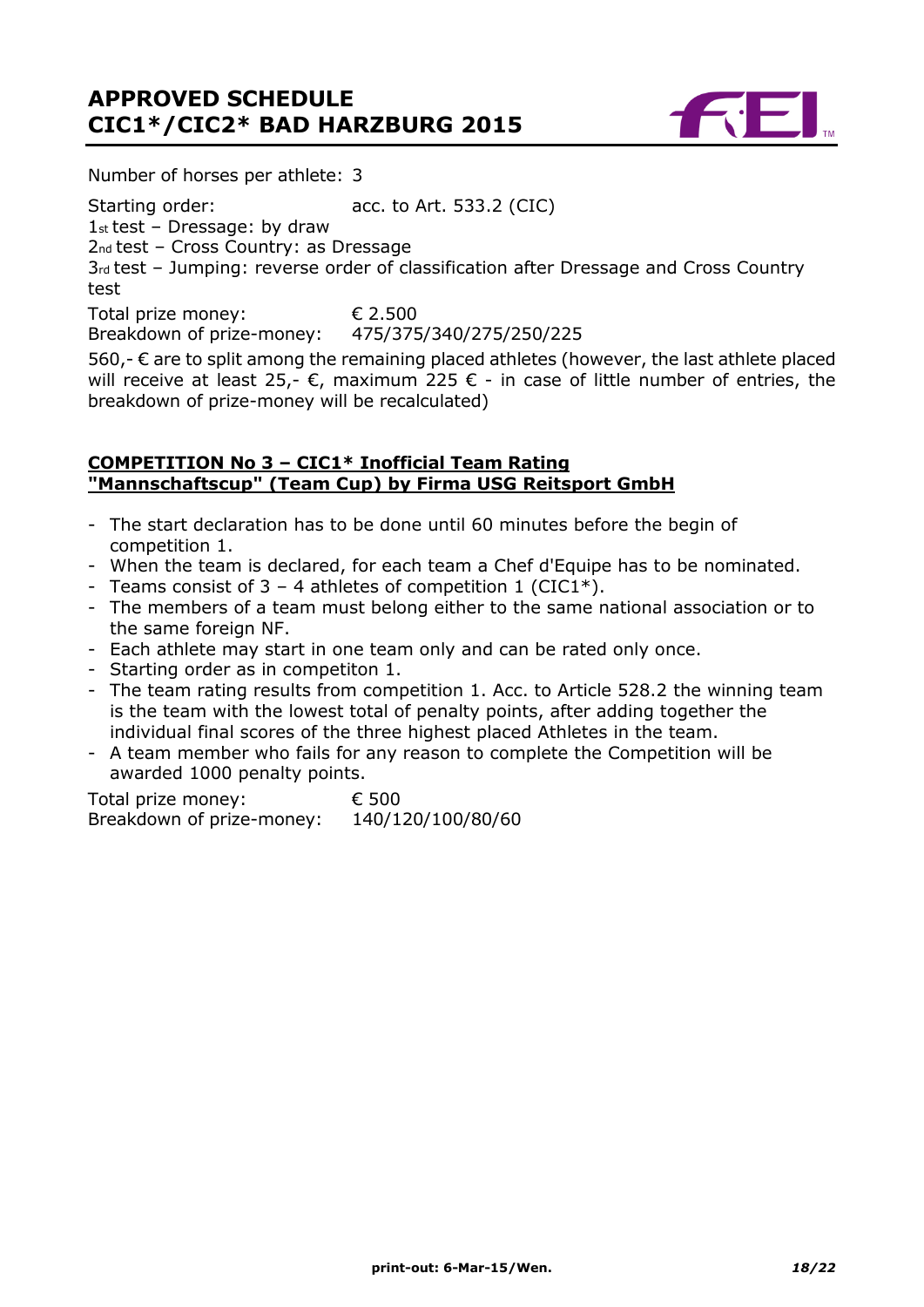

# **ENTRY FORM**

# **FEDERATION EQUESTRE INTERNATIONALE 2015 Standard Entry Form/Qualification form**

| <b>Event Name:</b>                                |                                                                                                                                                                                                                                                                                                                                |                 |              |                                                                                                                                                                                                                                |                                                |
|---------------------------------------------------|--------------------------------------------------------------------------------------------------------------------------------------------------------------------------------------------------------------------------------------------------------------------------------------------------------------------------------|-----------------|--------------|--------------------------------------------------------------------------------------------------------------------------------------------------------------------------------------------------------------------------------|------------------------------------------------|
| Date:                                             |                                                                                                                                                                                                                                                                                                                                |                 |              |                                                                                                                                                                                                                                |                                                |
| Format:                                           | $\Box$ CCI(long) / $\Box$ CIC(short)                                                                                                                                                                                                                                                                                           |                 | <b>Level</b> | $\Box$ 1*(one star)<br>$\square$ 3*(three star)                                                                                                                                                                                | $\square$ 2*(two star)<br>$\Box$ 4*(four star) |
| Status:                                           | □ Championship                                                                                                                                                                                                                                                                                                                 | $\square$ Games |              | □ CCIO(long)/CICO(short)                                                                                                                                                                                                       |                                                |
| <b>Full Name:</b>                                 | <b>ATHLETE:</b> (See separate sheet for qualifications)                                                                                                                                                                                                                                                                        |                 |              |                                                                                                                                                                                                                                | Mr/Mrs/Miss                                    |
| <b>FEI Reg No:</b>                                |                                                                                                                                                                                                                                                                                                                                |                 |              |                                                                                                                                                                                                                                |                                                |
| Permanent<br>Address:                             |                                                                                                                                                                                                                                                                                                                                |                 |              |                                                                                                                                                                                                                                |                                                |
| Country:                                          |                                                                                                                                                                                                                                                                                                                                |                 |              | Post/Zip Code:                                                                                                                                                                                                                 |                                                |
| Tel No:                                           |                                                                                                                                                                                                                                                                                                                                |                 |              | Fax No:                                                                                                                                                                                                                        |                                                |
| Mobile No:                                        |                                                                                                                                                                                                                                                                                                                                |                 |              | Email Address:                                                                                                                                                                                                                 |                                                |
| Nationality:                                      |                                                                                                                                                                                                                                                                                                                                |                 |              | Date of Birth:                                                                                                                                                                                                                 |                                                |
| Country of<br>Residence:<br>Contact<br>Address:   |                                                                                                                                                                                                                                                                                                                                |                 |              | (for tax purposes)                                                                                                                                                                                                             |                                                |
| (if different from above)                         |                                                                                                                                                                                                                                                                                                                                |                 |              |                                                                                                                                                                                                                                |                                                |
| Country:                                          |                                                                                                                                                                                                                                                                                                                                |                 |              |                                                                                                                                                                                                                                |                                                |
| Tel No:                                           |                                                                                                                                                                                                                                                                                                                                |                 |              |                                                                                                                                                                                                                                |                                                |
| Mobile No:                                        |                                                                                                                                                                                                                                                                                                                                |                 |              | Email Address: <u>________________________</u>                                                                                                                                                                                 |                                                |
| Name:                                             | <b>HORSE:</b> (See separate sheet for qualifications)                                                                                                                                                                                                                                                                          |                 |              |                                                                                                                                                                                                                                |                                                |
| <b>FEI Reg No:</b>                                |                                                                                                                                                                                                                                                                                                                                |                 |              | <b>Year of Birth:</b>                                                                                                                                                                                                          |                                                |
| Signed:<br>(Athlete)                              | I certify that the above information is correct and that if the entry is accepted, I will abide by<br>the FEI Rules and Regulations and by the conditions of the Schedule of the Competition.                                                                                                                                  |                 |              | Date: the contract of the contract of the contract of the contract of the contract of the contract of the contract of the contract of the contract of the contract of the contract of the contract of the contract of the cont |                                                |
| Name of NF:<br>Signature of NF<br>Representative: | <b>National Federation Approval:</b><br>By signing the below, the NF of the athlete mentioned on this entry form confirms that the<br>athlete and the horse (s) are duly qualified as per attached qualification form or competent to<br>compete (CCI $^*$ , CIC $^*$ , CCIO $^*$ ) for the event as per all applicable rules. |                 |              |                                                                                                                                                                                                                                |                                                |

Stamp of the NF: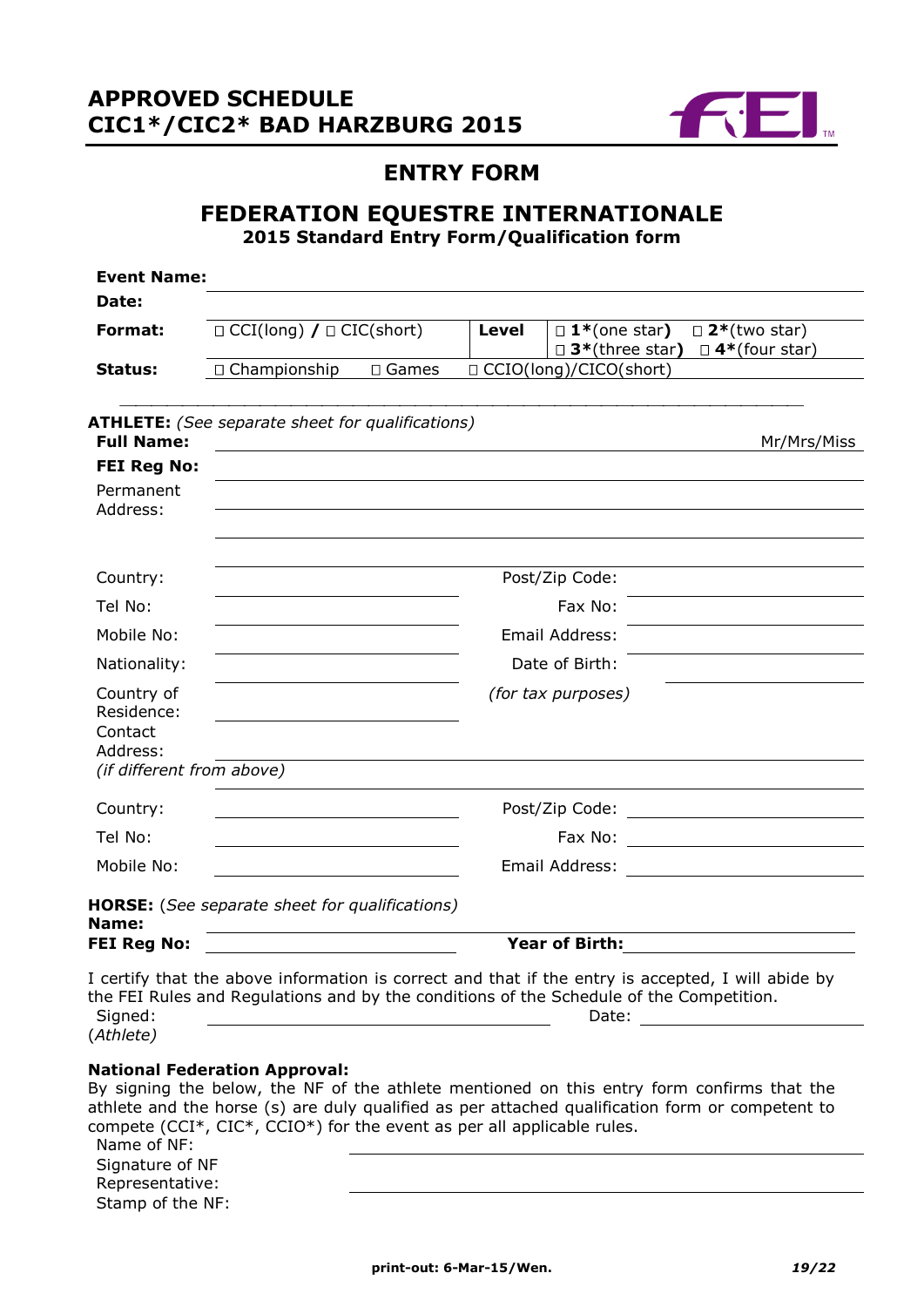

#### **2015 MINIMUM ELIGIBILITY REQUIREMENTS FOR ATHLETES AND HORSES**

#### *This form must be completed and returned with Entry Form for all competitions above 1 star level*

#### **HORSE Name……………………………………………… FEI Registration No …………………………** Minimum Eligibility Requirements as specified under Art 517

| Type<br>of<br>Event | Level | <b>Name of event</b> | Date | <b>Athlete</b> | <b>Dressage</b><br>% | ХC<br>Time<br>Pen. | <b>XC Jump</b><br>Pen. | <b>SJ</b><br><b>Jumping</b><br>Pen. | <b>Final</b><br><b>Placing</b> |
|---------------------|-------|----------------------|------|----------------|----------------------|--------------------|------------------------|-------------------------------------|--------------------------------|
|                     |       |                      |      |                |                      |                    |                        |                                     |                                |
|                     |       |                      |      |                |                      |                    |                        |                                     |                                |
|                     |       |                      |      |                |                      |                    |                        |                                     |                                |

## **ATHLETE Name ……………………………………………… FEI Registration No ………………………..**

*(need only be completed if different to Horse qualification above)* Minimum Eligibility Requirements as specified under Art 517

| <b>Type</b><br>Event | Level | <b>Name of event</b> | Date | Horse | <b>Dressage</b><br>% | XC<br>Time<br>Pen. | <b>XC Jump</b><br>Pen. | SJ<br><b>Jumping</b><br>Pen. | <b>Final</b><br><b>Placing</b> |
|----------------------|-------|----------------------|------|-------|----------------------|--------------------|------------------------|------------------------------|--------------------------------|
|                      |       |                      |      |       |                      |                    |                        |                              |                                |
|                      |       |                      |      |       |                      |                    |                        |                              |                                |
|                      |       |                      |      |       |                      |                    |                        |                              |                                |

Signature: Athlete . . . NF (Signed) ------------------------------- (Signed) -------------------------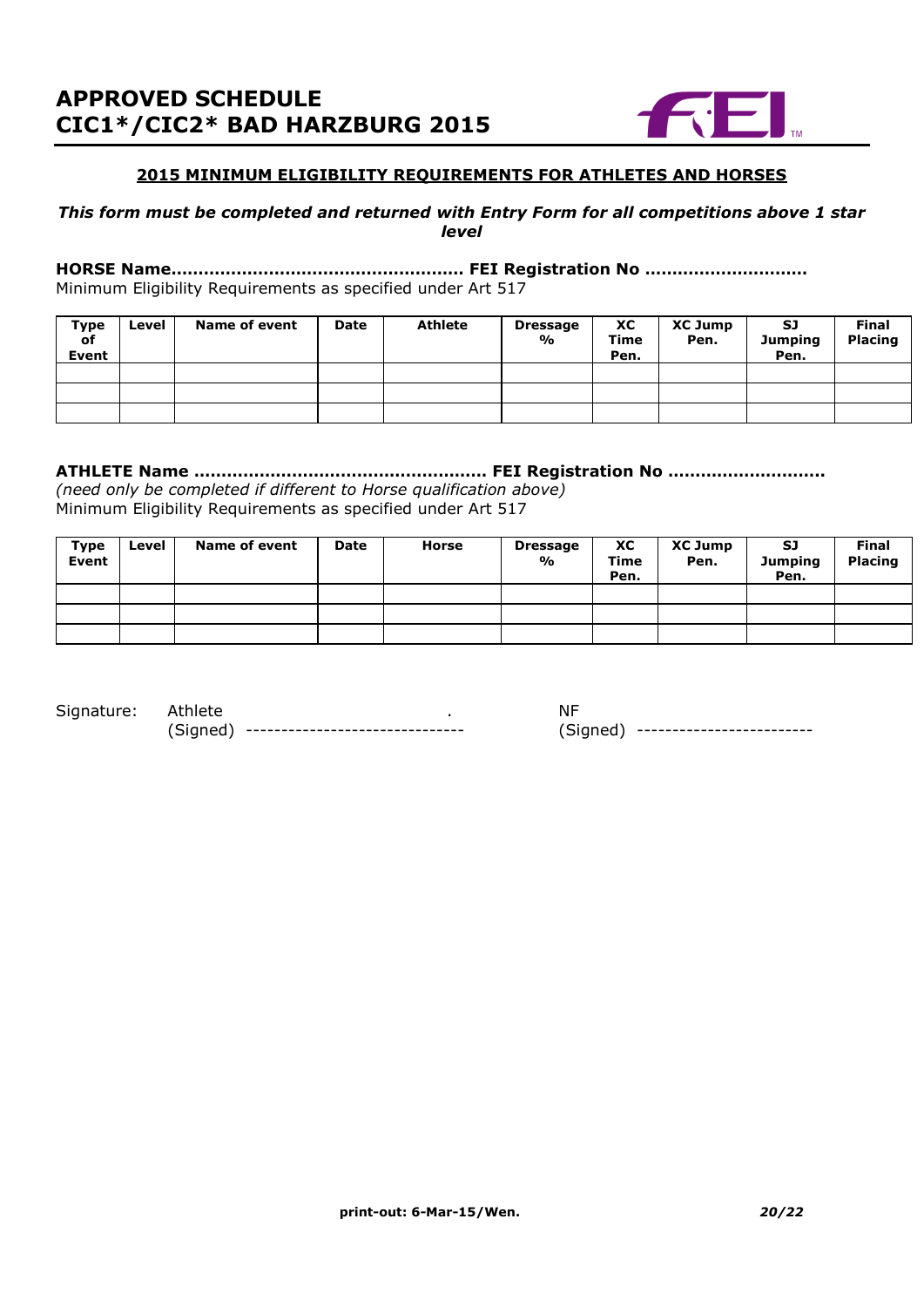

#### Annex**: Entry Details** (specific to each Event and individual Events may add their own items)

#### **Recommended Entry Details**

#### Options: - Method of Payment

- Stabling requirements
- Arrival and departure dates/times
- Bedding
- Forage
- Horsebox electrical connection
- Accommodation for athletes, grooms, owners
- Eligibility for special prizes

Contact Telephone Numbers:

- Next of kin
- Groom / Athlete (night time)

#### **OWNER(S)** *(As recorded in the FEI Passport)*

|    | Full Name:             |                | Mr/Mrs/Miss/*Company |
|----|------------------------|----------------|----------------------|
|    | Address:               |                |                      |
|    |                        |                |                      |
|    | Country:               | Post/Zip Code: |                      |
|    | Tel No:                | Fax No:        |                      |
|    | Mobile No:             | Email Address: |                      |
|    | *Company contact name: |                |                      |
|    |                        |                |                      |
| 2. | Full Name:             |                | Mr/Mrs/Miss/Company  |
|    | Address:               |                |                      |
|    |                        |                |                      |
|    | Country:               |                |                      |
|    | Tel No:                | Fax No:        |                      |
|    | Mobile No:             | Email Address: |                      |
|    | *Company contact name: |                |                      |

#### **HORSE:**

| Dam:                                                                                                                                                                                                                           |
|--------------------------------------------------------------------------------------------------------------------------------------------------------------------------------------------------------------------------------|
| Breed:                                                                                                                                                                                                                         |
| Height: the contract of the contract of the contract of the contract of the contract of the contract of the contract of the contract of the contract of the contract of the contract of the contract of the contract of the co |
| Stud Book No:                                                                                                                                                                                                                  |
| Country of Birth:                                                                                                                                                                                                              |
|                                                                                                                                                                                                                                |